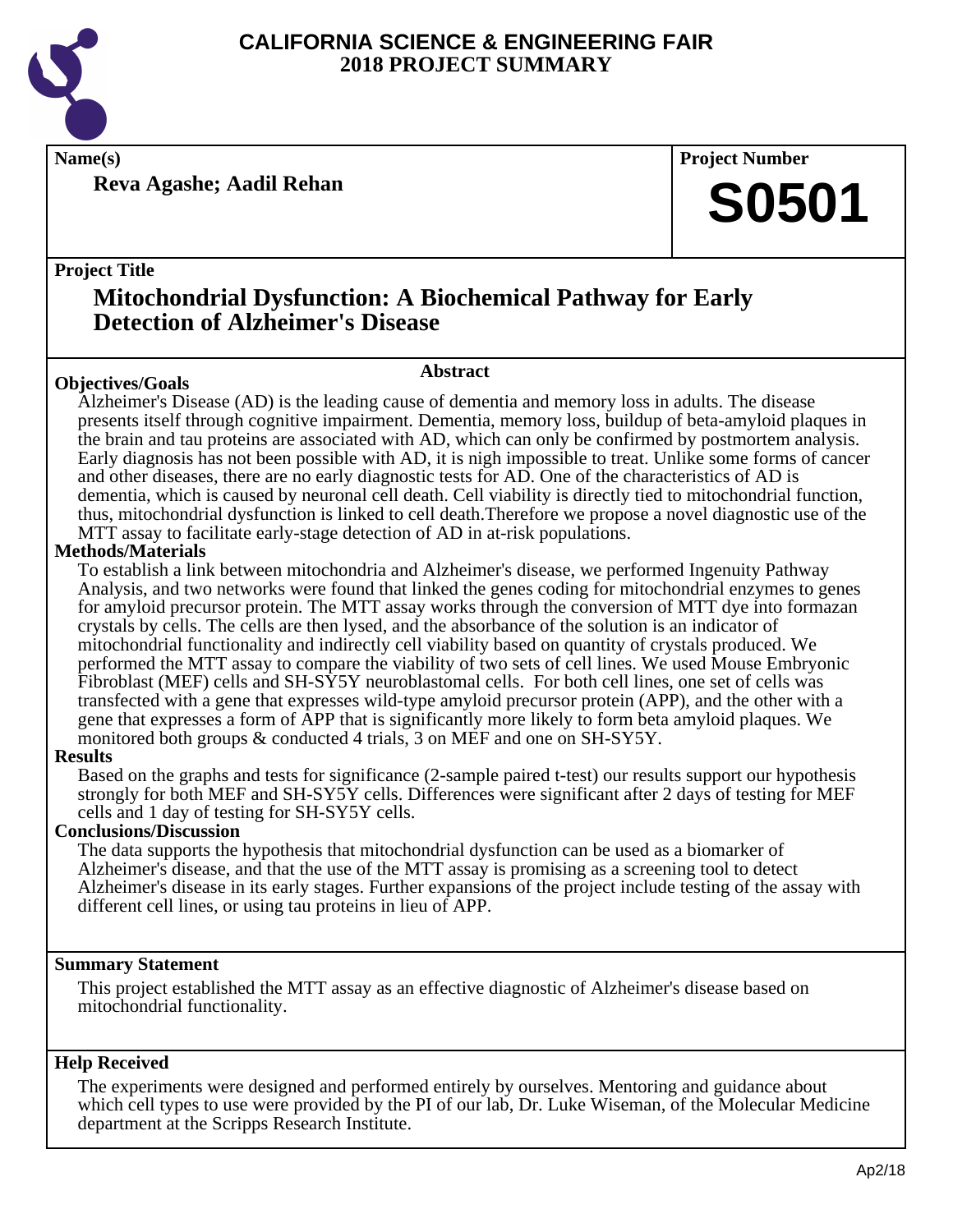

**Name(s) Project Number**

**Ruchi Agashe; Kaitlyn Wang**

**Project Title**

**Analyzing the Effects of Interferon Signaling as a Novel Approach to**

## **Neuroendocrine Prostate Cancer Therapy**

#### **Objectives/Goals**

Prostate tumors developed resistance to ADT through epithelial plasticity, and upon recurrence, develop into NEPC. NEPC has more aggressive characteristics and a higher chance of metastasis. PKC lambda is a tumor suppressor, and its function is compromised in NEPC. We established that genetic inactivation of PKC lambda effects interferon response. This might play a role in NEPC therapy.

**Abstract**

#### **Methods/Materials**

We incorporated bioinformatics to analyze IFN expression in NEPC patients and statistically analyzed for IFN expression correlation with aggressive characteristics. Then, we ran a RT-qPCR to measure IFNɑ and IFN gamma response in PKC lambda knockout cells with a wild type control. We ran a RT-qPCR to measure IFNɑ and IFN gamma response in non-IFN treated cells and cells treated with IFN for different time points in addition to wild type PKC lambda expression and PKC lambda KO cells. Another RT-qPCR was run with different cell lines and IFN treatment times, and was completed with successful results.

#### **Results**

IFN response is downregulated in metastatic tumors versus primary. RFS rate for patients with IFN downregulation is significantly lower than patients with upregulation or normal expression. These established a causal relationship between a patient exhibiting aggressive characteristics of NEPC with lower survival rate and a downregulation of IFN expression. PKC lambda downregulation is correlated with IFN downregulation in the signaling pathway, thus the compromised PKC lambda expression is most likely a result of IFN downregulation. IFN expression was higher in PKC lambda normal function IFN treated cells, significantly lower in PKC lambda KO without IFN stimulation, and restored to the wild type expression when treated with IFN with PKC lambda KO.

#### **Conclusions/Discussion**

We found interferon signaling proteins to be a plausible biomarkers for the onset of NEPC in prostate cancer patients. We understand that the mechanism of NEPC resistance occurs in the transduction pathway of interferon signaling. Although PKC lambda function was absent, when cells were artificially treated with interferon, the interferon expression was returned to wild type, indicating that the transduction pathway responds to PKC lambda mediation. The results of this project presents the interferon pathway as a plausible route to restoration of the mechanism compromised in NEPC resistance.

#### **Summary Statement**

We identified IFNs to be an effective biomarker for the onset of neuroendocrine prostate cancer (NEPC), and transduction in the IFN signaling pathway to be where the mechanism of the onset occurs. Restoration of expression is effective.

#### **Help Received**

Diaz-Meco Moscat Laboratory at Sanford Burnham Prebys Medical Discovery Institute, Dr. Miguel Reina-Campos, Mr. Ariel Haas

**S0502**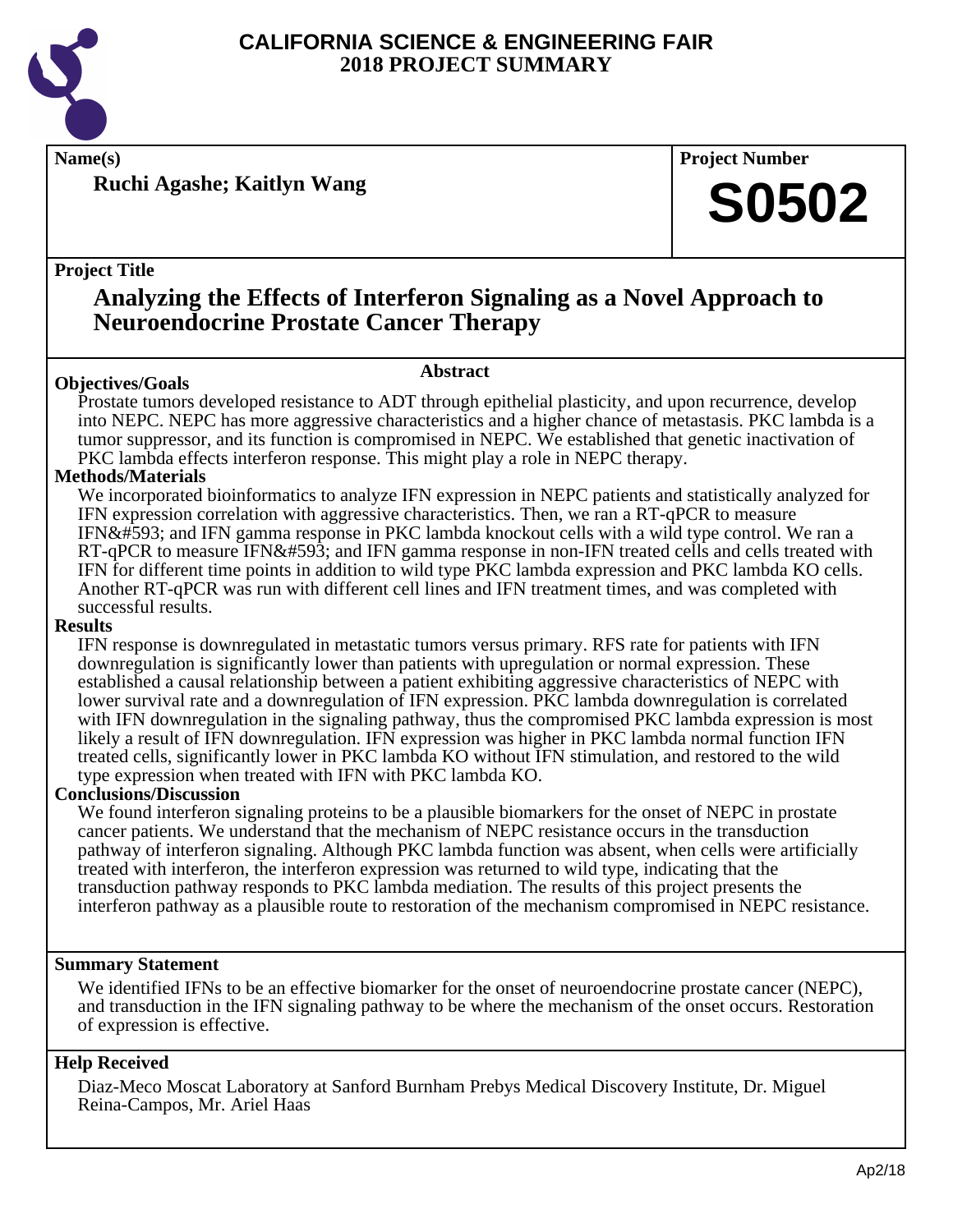

**Benjamin An; Lawrence An; Frank Liu**

**Name(s) Project Number**

**S0503**

#### **Project Title**

### **Using CRISPR-Cas9 to Elucidate the Role of p53 Functional Status in Modulating Impact of Telomerase Inhibition Treatment**

**Abstract**

#### **Objectives/Goals**

Over the past decade, many mechanisms of telomerase inhibition have been developed to treat cancer. Yet certain barriers prevent telomerase inhibition from becoming a robust treatment strategy for all cancers, of which dysfunctional p53 is simultaneously most critical and controversial. We address controversy from prior publications by investigating how p53 functional status modulates telomerase inhibition treatment efficacy, with the purpose of elucidating the contexts in which treatment efficacy can be maximized.

#### **Methods/Materials**

We used CRISPR-Cas9 to induce genetic knockdown of TERT in A549 lung adenocarcinoma. Separately, we also used BIBR1532, a telomerase inhibitor, to eliminate telomerase function. Telomerase-inhibited A549 was next treated with PFT (p53 inhibitor), or RITA (p53 activator). Cell viability and replicative senescence were subsequently quantified using the MTT and SA Beta-Galactosidase Assays, respectively.

#### **Results**

TERT-KD A549 exhibited 34.3% viability reduction. However, TERT-KD A549 treated with PFT exhibited 113.2% viability increase. Finally, TERT-KD A549 treated with RITA exhibited 118.6% viability increase. This final piece of data was initially unexpected; however, we explain this viability increase by hypothesizing that an uptick in induction of senescence occurred. We are currently in progress of gathering data to confer support for this conjecture. Results are also pending for treatment with BIBR1532, although we predict findings to be similar to that encountered with TERT-KD.

#### **Conclusions/Discussion**

Although telomerase inhibition is capable of inducing cellular apoptosis in the absence of p53, maintaining low levels of p53 function can greatly enhance this cytotoxic effect. In addition, while activation of p53 in telomerase-inhibited cells leads superficially to an increase in viability, this is likely countered simultaneously by increased induction of replicative senescence. Telomerase inhibition is currently an area of active research for its use in sensitizing cancer to other treatment protocols (ex. chemotherapy, radiation), with promising results. The world's first telomerase inhibitor drug is currently in clinical trials. Developing a better understanding of the context in which telomerase inhibition treatment can be maximized in efficacy today, will improve our ability to treat cancer tomorrow.

#### **Summary Statement**

We sought to understand how manipulating the functional status of p53 can make telomerase inhibition treatment more effective at curing cancer.

#### **Help Received**

Dr. Mi Shi from Applied Stem Cell taught us how to conduct the CRISPR-Cas9 procedure.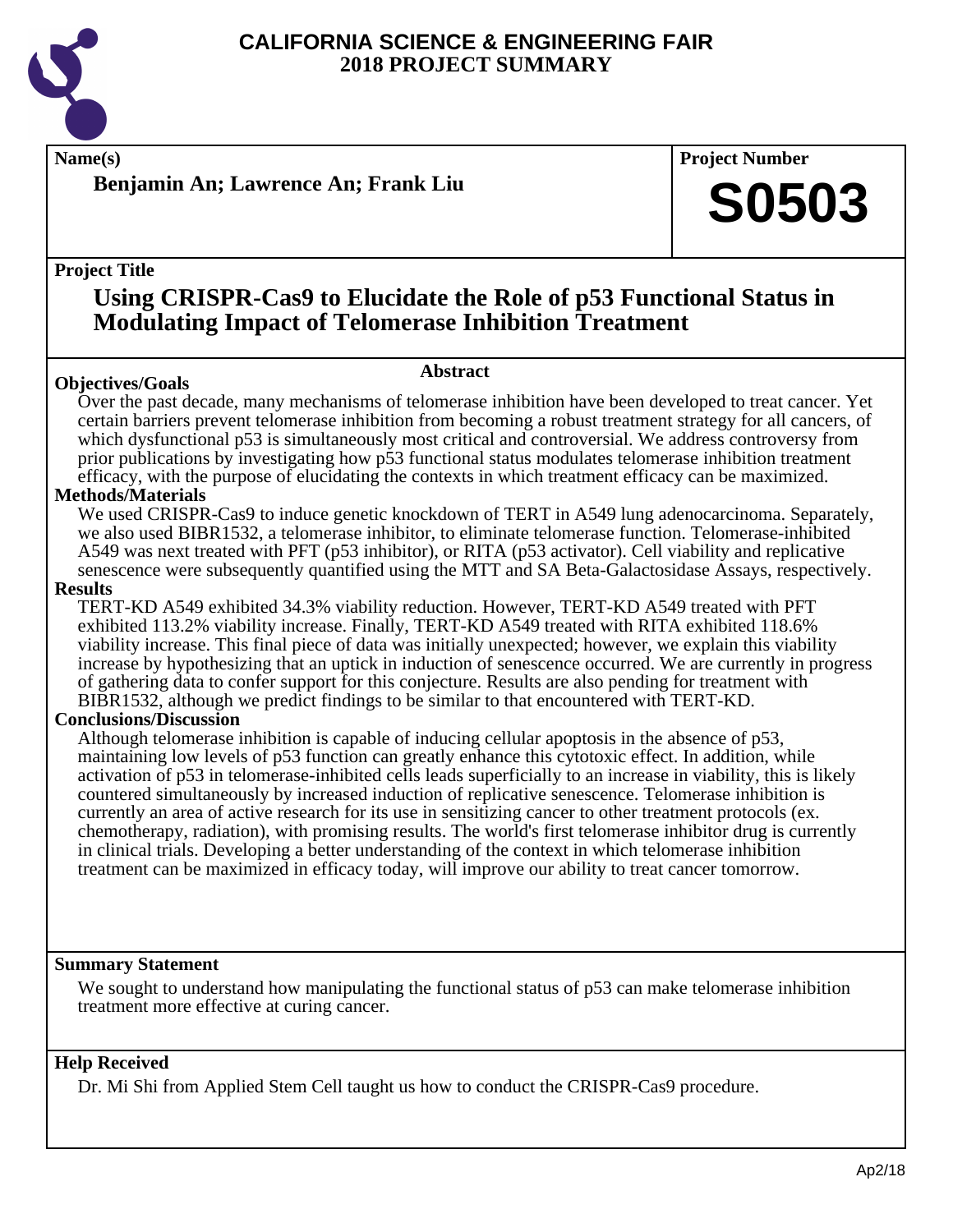

**Aadithya R. Anumala**

**Name(s) Project Number**

## **S0504**

#### **Project Title**

## **Effects of tp73 Insertion on Cisplatin-Induced Mortality in a Mutated p53-Type Cancer Model**

**Abstract**

#### **Objectives/Goals**

Mutant p53 proteins not only lose their tumor suppressive activities but often gain additional oncogenic functions that endow cells with growth and survival advantages. In almost half of all human cancers, the capability to induce cell death is reduced by the mutation and inactivation of p53, a tumor suppressor protein that is a central regulator of apoptosis. p73 (specifically tp73), the closely related p53 family member, can regulate many p53 target genes and therefore some of the same cellular responses as p53. p73 is seldom mutated in cancer, making it an attractive, alternative death effector to target.

#### **Methods/Materials**

As a hypothesis, I postulated that the E. coli cells that have the tp73 insertion will have a higher death rate (and thereby a lower survival rate) than the ones without, because of the tp73's suppressing interactions with the tp53. The experiment, inserting p73 and mutp53 vectors into E. coli cells into the groups mutp53+p73, mutp53, and untransformed cells allows us to determine the potential increase in efficacy of p73 insertion based on colony counting and relative cell growth, using E. coli, ampicillin, neomycin, mutp53, tp73, cisplatin, and LB Agar.

#### **Results**

The results of the experiment are that there was significantly less growth (around 34% less) in the tp73-inserted cells than those with only mutp53 insertion (P<0.0001). A chi-squared analysis proved that the difference between the untransformed cells and experiment group is not statistically significant (showing that the p73 essentially reduced cell growth to the level that cells without mutp53 would). The results of the experiment indicate that the p53 and p73 apoptosis-inducing pathways are at least relatively independent since the growth of untransformed cells was similar as with of p73.

#### **Conclusions/Discussion**

This means the expression of p73 can improve the efficacy of cisplatin-induced mortality, since the pathway may induce apoptosis separately from caspase triggers. This conclusion can be taken a step further to include the application of cisplatin-resistant cancers, which have mutations in caspase pathways, allowing the cells to survive chemotherapeutic treatment. With the p73 pathway as a method to induce apoptosis separately from p53 (and thus staying out of the way of mutp53), treatment for cisplatin-resistant cells can improve by expressing p73.

#### **Summary Statement**

I showed that the tp73 apoptosis-induction pathway via cisplatin was not altered by the presence of mutp53, establishing that tp73 can be used to increase cancer cell mortality in during cisplatin treatment.

#### **Help Received**

I would like to thank my mentor Renee Fallon (teacher at Monta Vista) for her support throughout my project, providing time, space, knowledge, feedback, and advice to aid my research.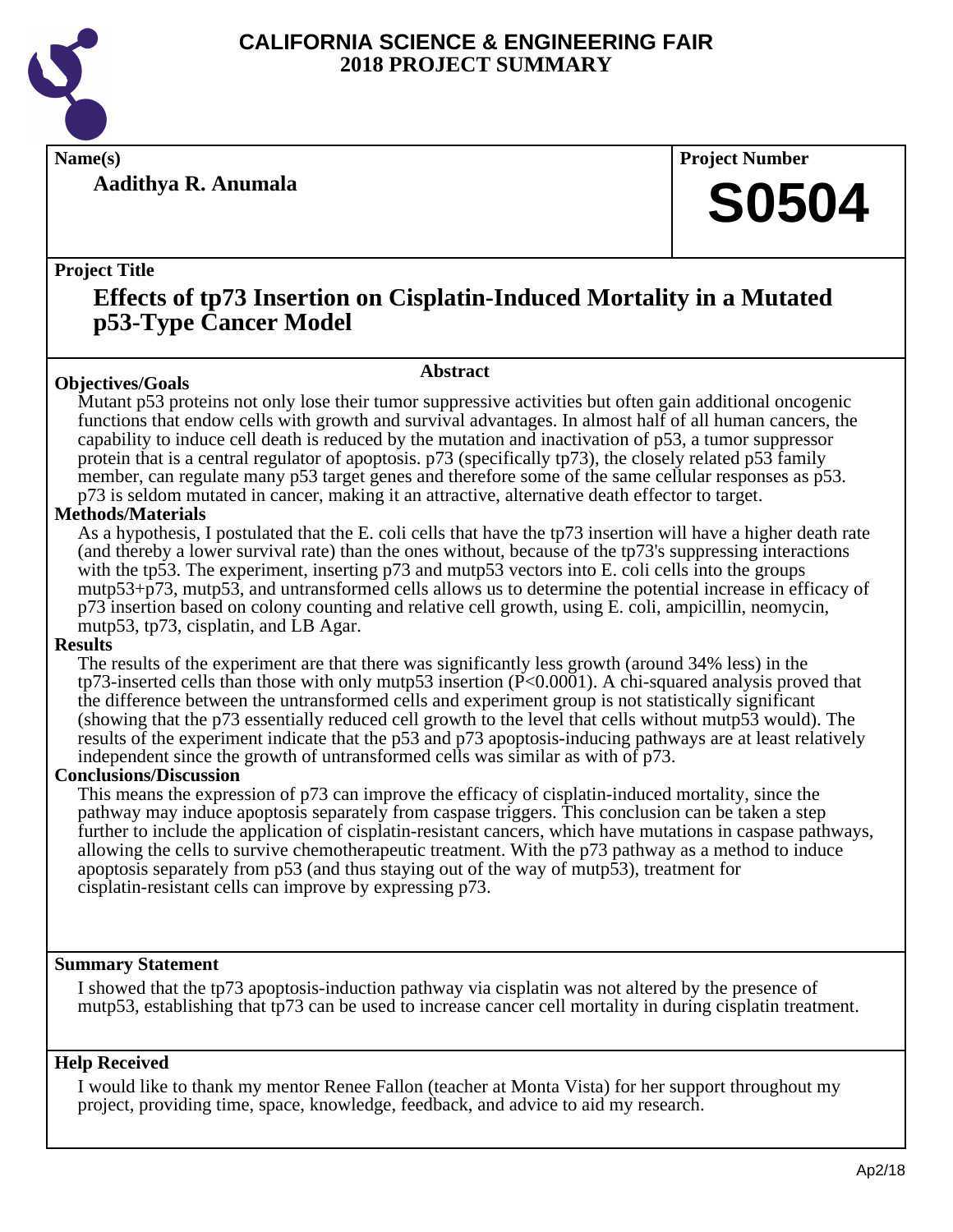

**Elaine Chan**

**Name(s) Project Number**

## **S0505**

#### **Project Title**

## **Effect of Omega 3 Fatty Acid Precursor 17-HDHA and Its Lipid Mediator Metabolite RvD1 in Planaria Regeneration**

#### **Objectives/Goals**

**Abstract**

The focus of this project was to observe the role of 17-HDHA and Resolvin D1 supplementation in regeneration and whether organisms could synthesize their own Resolvins when given the precursor (17-HDHA). Planaria were used to model regeneration because of their unique ability to regenerate fully even after large portions of their body has been removed.

This project revolved around two main questions: 1) Can planaria synthesize resolvins if given the precursor 17-HDHA? If so, to what extent in whole and regenerating planaria and how does resolvin production progress during regeneration? 2) How do planaria respond differently to 17-HDHA compared to RvD1?

#### **Methods/Materials**

Besides performing protein assays and Resolvin D1 ELISA assays on lysed planaria tissue and their surrounding water environment, different dosages of supplementation were tested and a regeneration index (based on planaria eye development during regeneration) were created to appropriate qualify and quantify a planara's stage in regeneration.

#### **Results**

The results showed that planaria can synthesize their own Resolvin D1 when given the precursor 17-HDHA and that the supplementation of such lipid mediators enhances regeneration at a much greater extent than no supplementation. Regenerating planaria were also found to synthesize much more resolvins than whole planaria and in a time course of 8 days, planaria were found to produce much more resolvins at Day 8 rather than Day 2. Additionally, based on eye-scoring by a regeneration index, it was found that both 17-HDHA and Resolvin D1 positively enhance regeneration in planaria.

#### **Conclusions/Discussion**

While this experiment is only the tip of the iceberg, further research can have the potential to revolutionize regenerative medicine and how chronic inflammation (the basis of many terminal diseases) is treated. This study observes the underlying chemical and molecular mechanisms in the regeneration of planaria, which may become applicable in the study and treatment of diseases across many kingdoms and phyla.

#### **Summary Statement**

17 HDHA and Resolvin D1 supplementation both significantly enhance regeneration in planaria.

#### **Help Received**

I researched, designed, and performed all parts of the experiment. I also analyzed the data and synthesized it into my poster and written report. My mentor guided me in finding helpful additional research papers and teaching me how to use graphpad prism before I analyzed my data.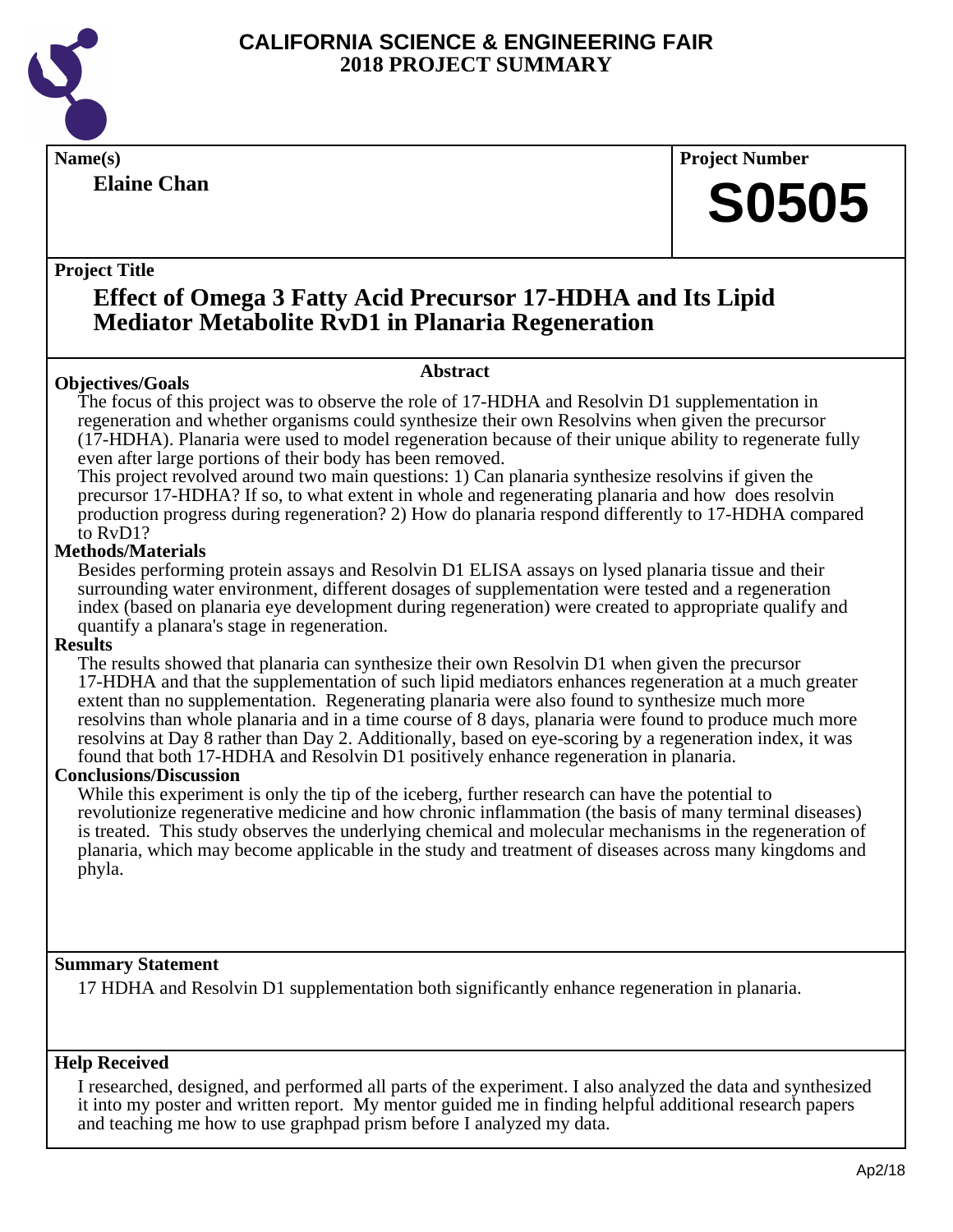

**Name(s) Project Number**

**Benjamin Cheng; Madeline McGlynn**

#### **Project Title**

## **Augmenting Expression of Gene Editing CRISPR-SaCas9 through Codon Optimization to Boost in vivo Therapeutic Application**

#### **Abstract**

CRISPR-Cas9 shows great promise in genetic medicine, but the current focus on treatment by ex vivo delivery is limited to a few diseases. In vivo treatment can substantially extend the reach of the technology but is limited by a challenging delivery process. Our project aims to compensate for the low delivery efficiency by utilizing codon optimization to increase the expression levels of the Cas9 gene. A success has great potential to increase the viability of in vivo CRISPR-Cas9 treatments.

#### **Methods/Materials**

**Objectives/Goals**

HepG2 liver cells were purchased from Sigma. A commonly used and small SaCas9 sequence was selected as a reference. A codon-optimized novel sequence was then engineered and synthesized through Genscript and cloned in the pcDNA3.1 vector. Plasmids were transfected into HepG2 cells, and protein expression was confirmed by viewing GFP under a fluorescent microscope. Samples were then run through ELISA assays to quantify and compare the SaCas9 expression levels.

#### **Results**

HepG2 liver cells were successfully cultured in a sterile environment. SaCas9 codon optimization using Genscript's OptimumGeneTM algorithm improved the Codon Adaptation Index from 0.81 to 0.96 and the Optimal Codon Frequency from 53% to 82%. HepG2 transfection and SaCas9 protein expression succeeded with high efficiency as visualized by GFP-tagged saCas9 under a fluorescent microscope. ELISA analysis of two sample groups demonstrated that the codon optimized gene expressed the saCas9 protein 3.5x the rate of the commercial sequence.

#### **Conclusions/Discussion**

Addgene's public plasmid database was efficiently utilized to identify saCas9 sequences from literature. Genscript's synthetic biology services were successfully used as a method of codon optimization and gene synthesis. Liver cell culture, plasmid transfection, and protein visualization and quantification have been established at Nueva. The novel SaCas9 sequence engineered demonstrated a 3.5-fold increase in expression and has the potential to greater enable in vivo CRISPR-Cas9 treatments.

#### **Summary Statement**

The project successfully increased Cas9 protein expression by 3.5x in human liver cells through codon optimization, which can facilitate the success of in vivo CRISPR-Cas9 gene editing treatments for a much broader range of genetic diseases

#### **Help Received**

Our teacher, Luke De, acted as our mentor and supervisor for this project, providing general guidance, and the Nueva School provided funding.

**S0506**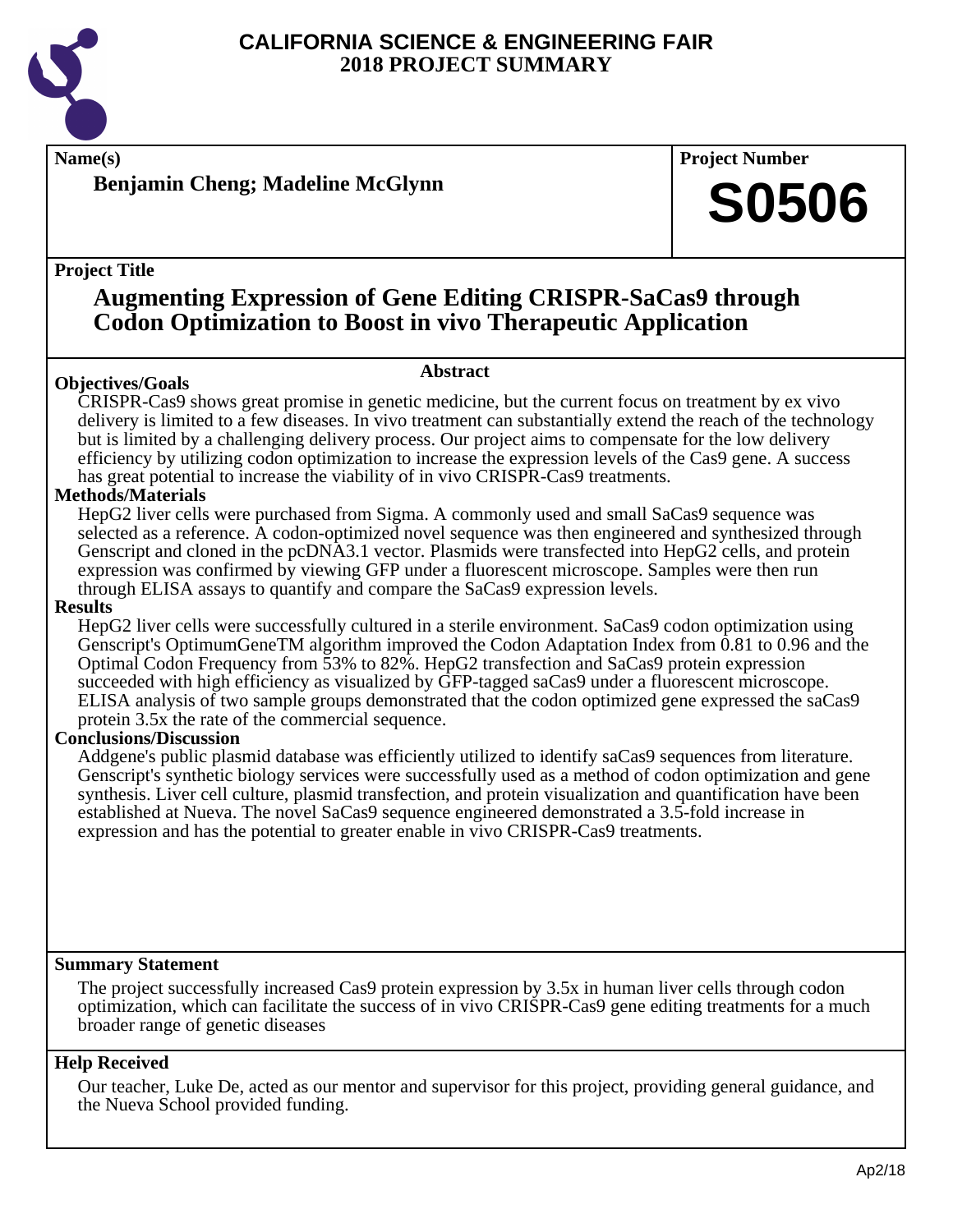

**Eden Z. Deng**

**Name(s) Project Number S0507**

#### **Project Title**

## **Molecular Changepoints in the Aging Human Brain**

#### **Objectives/Goals**

#### **Abstract**

The objective of this experiment was to identify changepoints in gene expression in the aging human brain and determine their role in the late onset of neurodegenerative diseases.

#### **Methods/Materials**

This project was done entirely in RStudio. Gene expression data from different regions of the brain were obtained through publicly available data sets and downloaded into R. Piecewise linear models were fit to gene expression patterns to identify changepoints of gene expression in the aging process. These changepoints were analyzed for their distribution across age, prevalence, and function.

#### **Results**

90% of genes with changepoints showed constant initial expression then abrupt change at a critical age threshold. In each brain region, these changepoint genes were enriched for functions associated with the onset of neurodegenerative diseases.

#### **Conclusions/Discussion**

The distribution and molecular functions of changepoints in gene expression were associated with the onset of neurodegenerative diseases. These changepoints may be used as markers for the onset of diseases in the brain or to identify targets for preventative treatment.

#### **Summary Statement**

I identified changepoints in gene expression in the aging human brain, which showed strong correlation with the onset of neurodegnerative diseases.

#### **Help Received**

My dad assisted with statistical analyses and helped me learn R.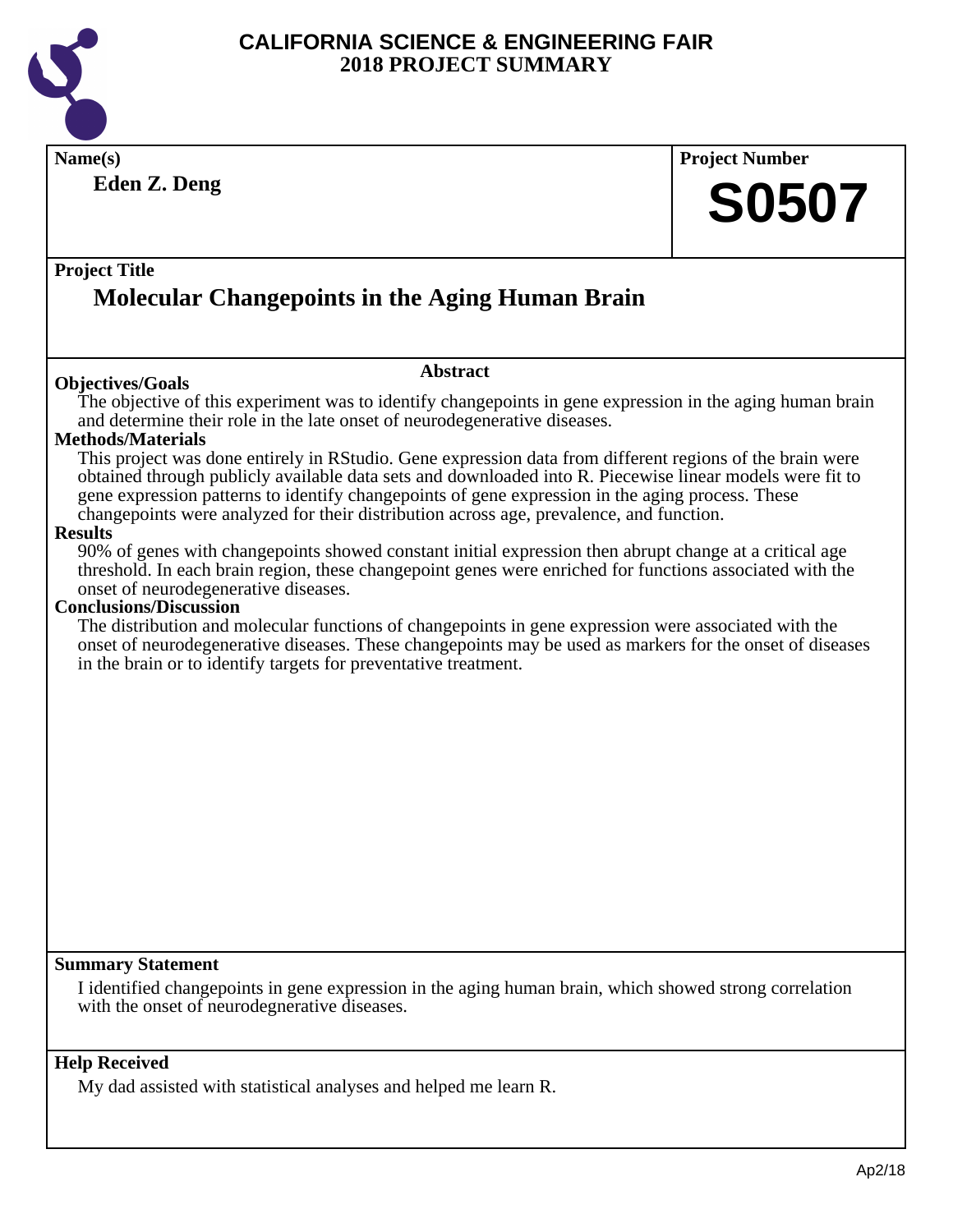

**Name(s) Project Number**

### **Jeremiah Hoppe; Mia Rodrigo; Jupneet Singh**

#### **Project Title**

### **Neutralizing the Effects of Alcohol In the Body Using Citric and Acetic Acid**

#### **Objectives/Goals**

**Abstract**

In today's world, many instances of alcohol abuse and engagement are common and evident. There are various consequences of this behavior, ranging from a hangover the next day to drunk driving accidents that can have fatal consequences. More than 10,000 people died in drunk driving accidents in 2016. Because of these heartbreaking facts, we wondered whether there was a method that could minimize the effects of alcohol in the body. After subsequent research, we found that orange juice and vinegar were two substances that claimed to decrease the effects of alcohol without previous experimentation. Based off this claim, we decided to test citric and acetic acid.

#### **Methods/Materials**

In order to measure the effect of citric acid and acetic acid respectively, the hydrometer method was used. A hydrometer is an instrument that measures the specific gravity of liquids, which is related to density. We made our own hydrometer using three washers and a pipette. We used the hydrometer to measure the initial density and density after one hour. We added varying concentrations from 0-50% acetic acid, and 0-4.0g citric acid to a 100 mL 20% ethanol solution . We also performed trials with and without sulfuric acid acting as a catalyst.

#### **Results**

For acetic acid without the catalyst, the density increase peaked at 30%. After 30%, the effect of acetic acid on the neutralization of alcohol was not as productive.  $&\#8203$ ; Citric acid's productivity without a catalyst peaked at .25 grams. We observed no increase, and therefore no reaction, from 1-4 grams. In comparing the non-catalyzed and catalyzed reactions for acetic acid, the non-catalyzed reaction was more effective at every concentration. In comparing the non-catalyzed and catalyzed reactions for citric acid, the reaction with the catalyst was much more effective.

#### **Conclusions/Discussion**

Acetic acid was more effective than citric acid without the catalyst, but citric acid was more effective with the catalyst. For one drink of alcohol, a 28.5% concentration of acetic acid is recommended, or a 2.05g concentration of citric acid. Using these concentrations will allow the alcohol to be most efficiently neutralized in the body.

#### **Summary Statement**

This project has given a novel method of neutralizing alcohol in the body through an esterification reaction that occurs between acetic and citric acid.

#### **Help Received**

Our chemistry teacher, Dr. Rano Sidhu, provided us with materials and guidance in our method.

**S0508**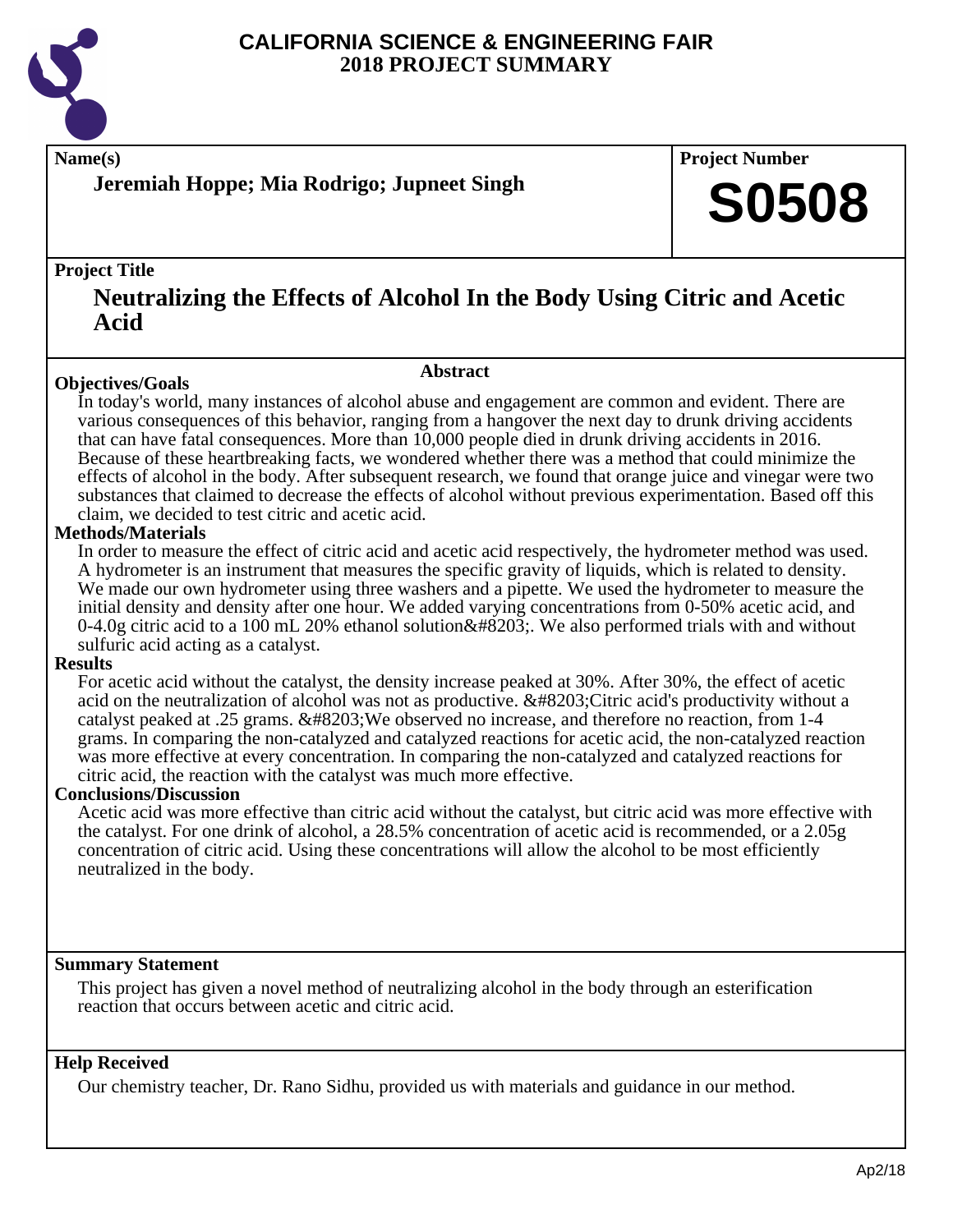

**Allen Huang**

**Name(s) Project Number**

## **S0509**

#### **Project Title**

### **Targeting eIF4A3 by RNA Interference: A New Strategy for Breast Cancer Therapy**

#### **Objectives/Goals**

**Abstract**

The major challenge in triple negative breast cancer (TNBC) therapy is to identify therapeutic targets to improve the efficacy and safety. Genomic instability generates abundant low quality mRNA which is removed by exon junction complex (EJC) to avoid detrimental consequences and promote cancer survival. Eukaryotic initiation factor eIF4A3 is the key mRNA helicase in EJC to control mRNA quality crucial for cancer survival, and could be an effective target for breast cancer therapy. The project objectives are to determine that (1) eIF4A3 is overexpressed in TNBC and correlated with poor patient survival, and (2) inhibiting eIF4A3/EJC activity exhibits outstanding anticancer activity in TNBC.

#### **Methods/Materials**

Bioinformatics analysis was performed to determine eIF4A3 levels in breast cancers, followed by western blot, to compare with the levels in normal tissues. Kaplan-Meier analysis was conducted to assess the correlation of eIF4A3 expression and patient survival. RNA interference reagents (shRNA) were used to knock down eIF4A3 expression in TNBC cell lines, followed by cell proliferation assay to determine the impact on cell growth and survival. Colony formation assay was performed to test the effect of inhibiting eIF4A3 activity by dominant negative eIF4A3 on TNBC tumorigenic capacity.

#### **Results**

eIF4A3 is significantly overexpressed in breast cancers (>6000 patients), comparing to normal tissues. Overexpression of eIF4A3 is significantly correlated with TNBC patient survival ( $p = 0.013$ ). Knocking down of eIF4A3 expression by RNA interference inhibited TNBC cell growth (100%) and caused cell death. Repressing eIF4A3 activity by dominant negative eIF4A3 inhibited active growth phenotype of TNBC cancer colonies and led to a large reduction (~80%) of TNBC colony formation, indicating a remarkable inhibition of tumorigenic capacity.

#### **Conclusions/Discussion**

It was predicted that targeting eIF4A3 will be an effective therapy for breast cancers, especially TNBC. This study shows that eIF4A3 is overexpressed in breast cancers, and is strongly correlated with poor patient survival in TNBC. Inhibiting eIF4A3 activity (by RNA interference or dominant negative mutant) caused cancer cell death and largely reduced TNBC cancer colony formation. My data suggest that targeting eIF4A3 exhibited a strong anticancer activity and could be developed to an effective therapy in TNBC, the current unmet medical need.

#### **Summary Statement**

My project discovered that targeting eIF4A3 activity by RNA interference is an efficient and safe strategy for breast cancer therapy

#### **Help Received**

The idea and work of this project were completely original. I designed and conducted the study independently in Dr. Jun Ling's laboratory at Geisinger Commonwealth School of Medicine. The primary help I received from Dr. Jun Ling consisted of his supervision and lab facility/supply maintenance.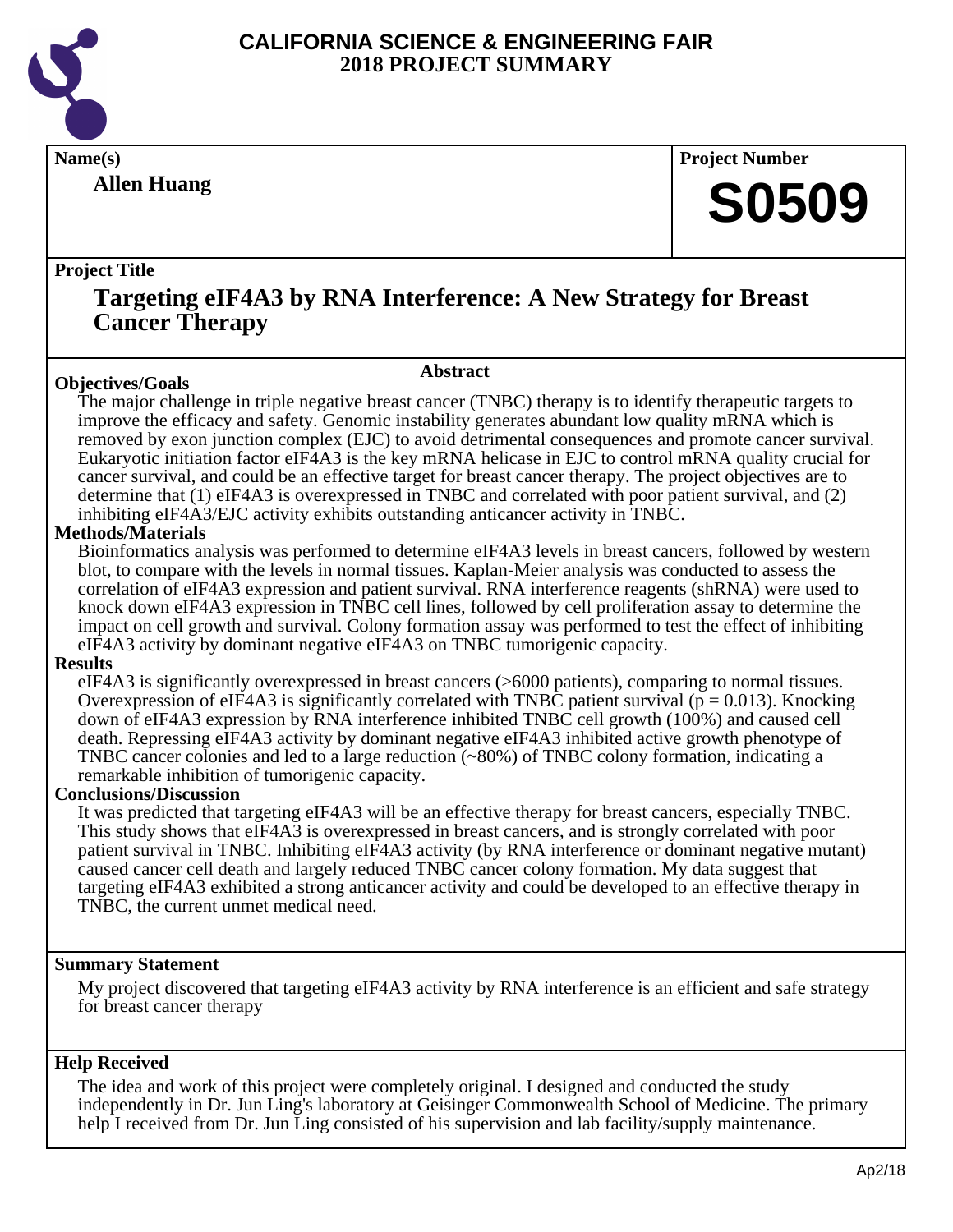

**Name(s) Project Number Tracy X. Huang**

# **S0510**

#### **Project Title**

## **Identifying the Mechanisms of Liver Cancer Cell Drug Resistance**

#### **Abstract**

**Objectives/Goals** This project was designed to understand potential mechanisms of drug resistance in human liver cancer cell lines.

#### **Methods/Materials**

The liver cancer drug, Tetrandrine (TET), was used to screen the most drug-resistant and drug-sensitive liver cancer cell line. Both cell lines were treated with 6 micro-molars TET and underwent bulk RNA sequencing. The drug-resistant cell line was treated with 20 micro-molars TET and underwent single-cell RNA sequencing. Sequencing data analysis was conducted on my laptop on Linux server and RStudio.

#### **Results**

Data analysis from the bulk and single-cell RNA sequencing revealed the top up-regulated genes and pathways the cell lines had after drug treatment. The unfolded protein response (UPR) was up-regulated in both the drug resistant and drug-sensitive cell line from both the bulk and single-cell RNA results. Additionally, from the bulk-RNA sequencing, it was found that IRE1 signaling was up-regulated only in the drug-resistant cell line while PERK signaling was up-regulated only in the drug-sensitive cell line.

#### **Conclusions/Discussion**

These results reveal that selective UPR activation is linked to drug resistance in liver cancer cells. UPR leads to the activation of the PERK and IRE1 signaling pathways. As previous literature has concluded that IRE1 signaling leads to cell proliferation while PERK signaling leads to cell death, I concluded that these two antagonistic pathways are possible mechanisms of drug resistance and drug sensitivity, respectively. As liver cancer has a very heterogeneous and poorly understood genetic landscape, the identification of UPR and its downstream signaling pathways (IRE1 and PERK) will shed light into the mechanisms of liver cancer cell drug resistance and help develop effective approaches to sensitize liver cancer to drug treatment.

#### **Summary Statement**

Using RNA sequencing technologies, I found that the up-regulation of IRE1 signaling in the unfolded protein response is a possible mechanism of liver cancer cell drug resistance.

#### **Help Received**

I designed and performed the experiment, and I analyzed the results. My mentors, Dr. Xiwei Wu and Dr. Juan Du, taught me the procedures of culturing and treating cells, and using computer software to analyze RNA sequencing data.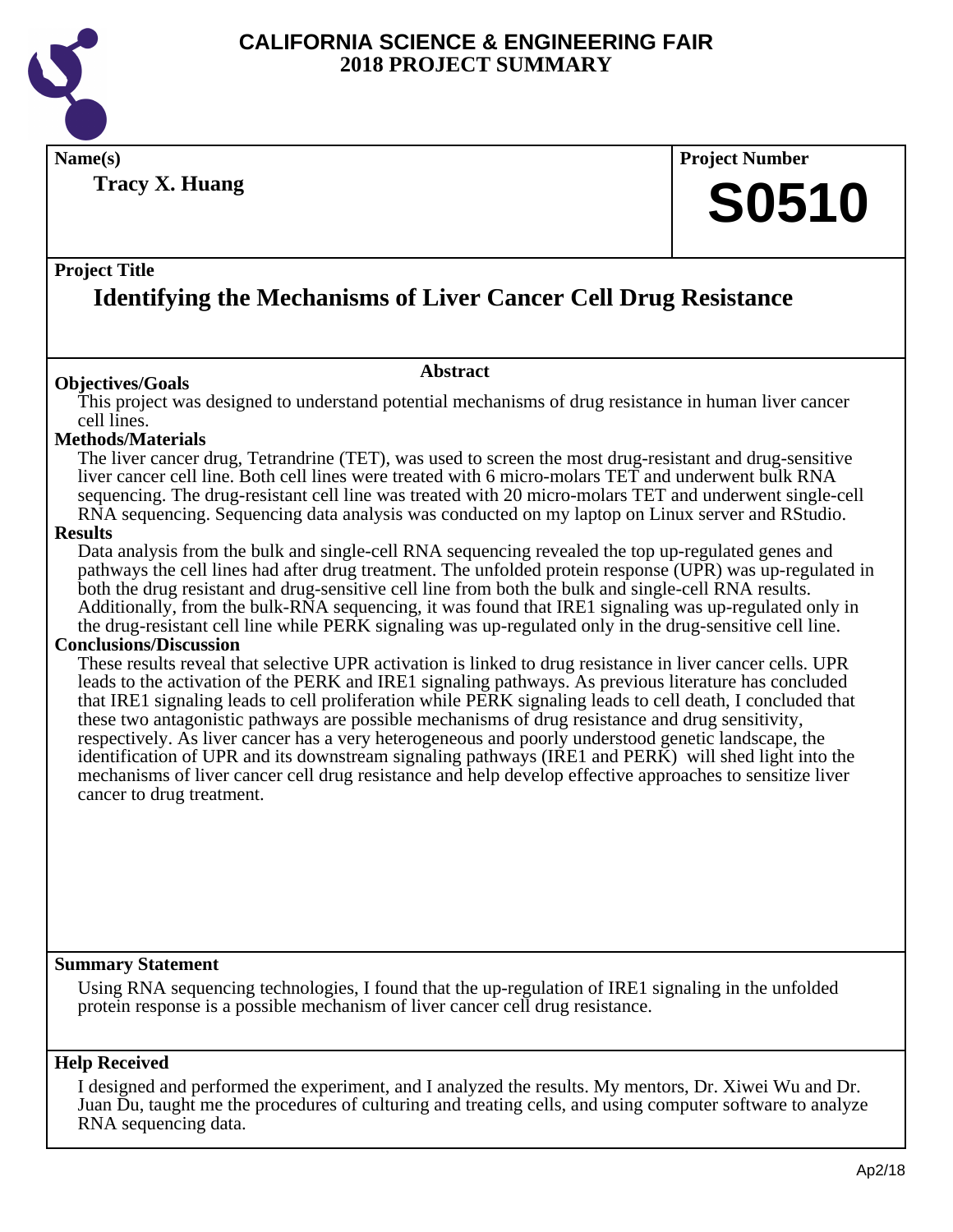

**Maanasi R. Kademani**

**Name(s) Project Number**

## **S0511**

#### **Project Title**

### **Structure and Sequence Conservation of Rhodopsin across Ectothermic and Endothermic Vertebrates**

#### **Abstract**

**Objectives/Goals** The purpose of the study was to analyze the sequence and structure conservation and identity of the vision protein, rhodopsin, across multiple species of ectothermic and endothermic vertebrates. Analyzing sequence differences can provide insight towards how different species go through the process of visual phototransduction. Rhodopsin has been studied for use in gene therapy for restoring vision in humans. In addition, analyzing the differences in the sequence, and how they affect the structure can provide medical benefits when searching for rhodopsin from other species that could cure or prevent blindness in humans.

#### **Methods/Materials**

Obtained 8 vertebrate protein sequences from Uniprot.org, a protein database, and performed a multiple sequence alignment of all the sequences using the program, Clustal Omega. Clustal Omega was utilized to calculate percent conservation and identity of the amino acid sequences compared. Next, homology models of each protein were created using the program, SWISS-MODEL. These models were loaded into the program, UCSF Chimera, and superimposed. The superimposed structure was rendered by conservation to visualize the structural similarities and differences between the rhodopsin proteins compared.

#### **Results**

Through the multiple sequence alignment performed on Clustal Omega, it was found that the sequences have an identity of 63.842%. From the structural analysis of the rhodopsin sequences on Chimera, it was found that the intracellular region of the protein was poorly conserved across the species. The binding site of retinal in the protein appeared to be highly conserved across all species compared.

#### **Conclusions/Discussion**

The vertebrate rhodopsin sequences compared were found to have a 63.842% identity, implying that the sequence of rhodopsin has been conserved across all 8 species compared. Structural visualization and comparison revealed that the proteins were highly conserved in their extracellular and transmembrane region. The docking site of the land retinal, which initiates the process of phototransduction, was also highly conserved, implying that all 8 vertebrate species have conserved the imitation of process of transduction through their evolution. The poor conservation of the intracellular regions of the protein suggests that the vertebrates continue the process of phototransduction differently.

#### **Summary Statement**

The study analyzed the structure and sequence conservation of the vision protein, rhodopsin, across vertebrate species.

#### **Help Received**

I received assistance with my study from Dr. Dimitrios Morikis and Reed Harrison from BioMoDel Lab at the University of California, Riverside. Dr. Morikis and Mr. Harrison assisted with developing the project idea, and provided me with the software and programs used in the study.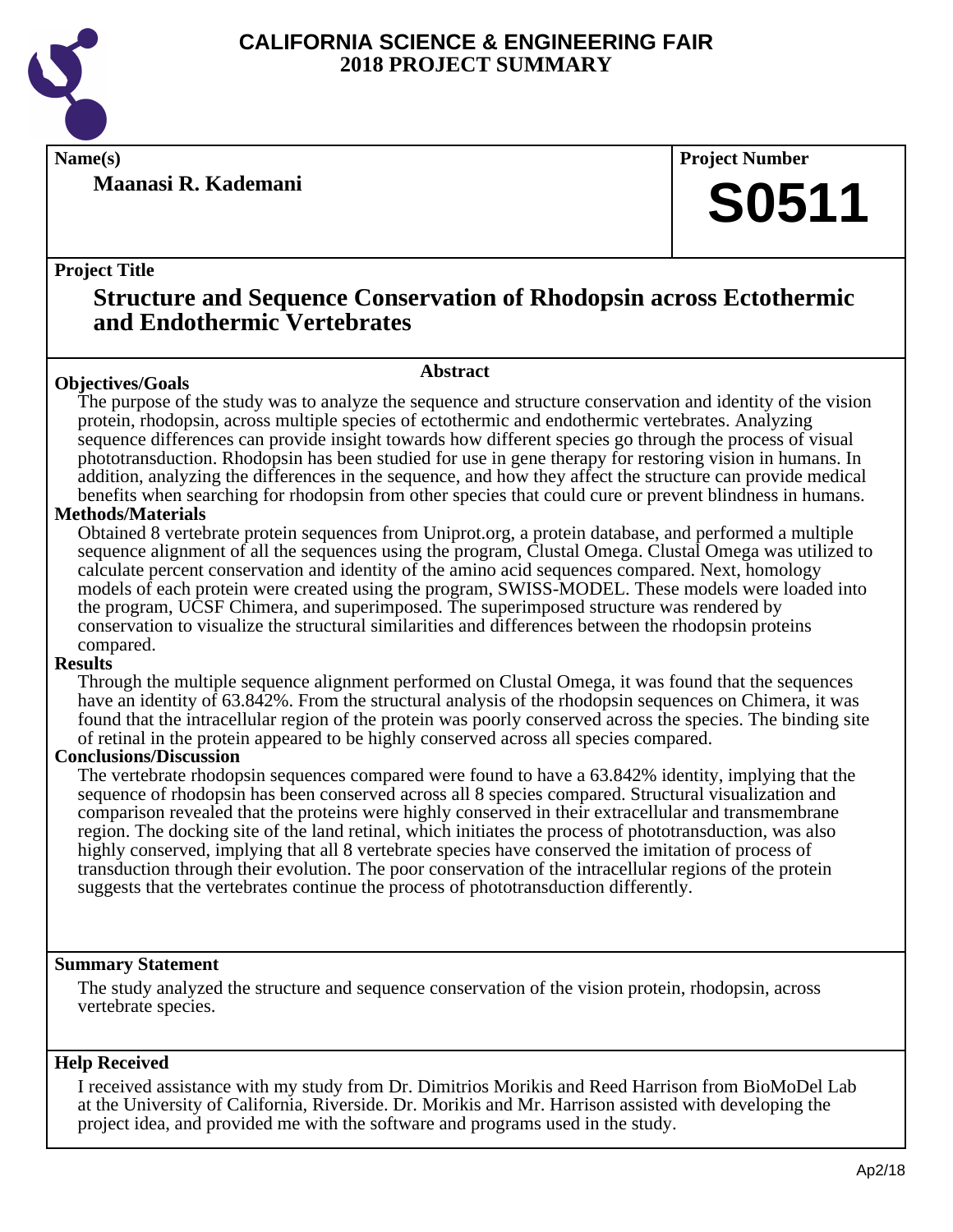

**Morgan M. Kopecky**

**Name(s) Project Number**

## **S0513**

#### **Project Title**

## **Optimizing Long-term Gene Expression Using Chromatin Insulators in Stably Integrated Multi-gene Constructs**

### **Abstract**

**Objectives/Goals** Current gene constructs need an effective mechanism able to maintain expression units in open chromatin configuration, both prohibiting cross talk between nearby promoters in multi-gene constructs and enabling long-term expression. Chromatin insulators have barrier insulation and enhancer-blocking activity that are capable of regulating gene transcription and insulating desired fragments of DNA in gene constructs. This research determined the optimal chromatin insulator for use in the field of synthetic biology.

#### **Methods/Materials**

Three structurally identical E. coli plasmids containing CAG-GFP sequences were constructed, each utilizing a different type of chromatin insulator: chromatin insulator 2 (ci-2), chicken hypersensitive-site 4 (cHS4), and no chromatin insulator. Each plasmid was amplified, purified, then stably integrated into its own line of HEK293T cells. The cell lines were selected for their respective plasmid using Puromycin and Zeocin to guarantee successful stable integration. Each cell line was sorted to obtain 100% of the GFP-positive cells. The percent of GFP-positive cells was measured each week using fluorescence activated cell sorting to analyze the level, intensity and uniformity of GFP expression over time for a period of 4 weeks (data collection still occurring).

#### **Results**

Cells containing ci-2 maintained bright and constant GFP expression intensity and uniformity in signal strength over the 4-week period. These cells also maintained ideal expression levels, constant at 99.7% cells GFP-positive. Cells with no chromatin insulator showed deviation in GFP signal intensity and dropped in expression level from 100% at week 1 to 92.1% at week 4. Cells containing cHS4 showed poor uniformity in GFP intensity and dropped from 100% GFP expression at week 1 to 80.4% at week 4.

#### **Conclusions/Discussion**

It was determined that chromatin insulator ci-2 is significantly more effective than the widely-used cHS4. These findings have application in synthetic biology as functional and effective chromatin insulators would allow gene therapy and synthetic gene constructs to be more accurate and precise, both in research and clinical settings.

#### **Summary Statement**

I found that chromatin insulator 2 is ideal for optimizing long-term gene expression for use in gene therapy and DNA assembly methods as compared to the widely-used cHS4.

#### **Help Received**

I conducted my research in the Zhao Lab at University of California, Irvine under the supervision of Dr. Jan Zimak, who trained me to carry out all procedures and use equipment in accordance to university and state safety standards.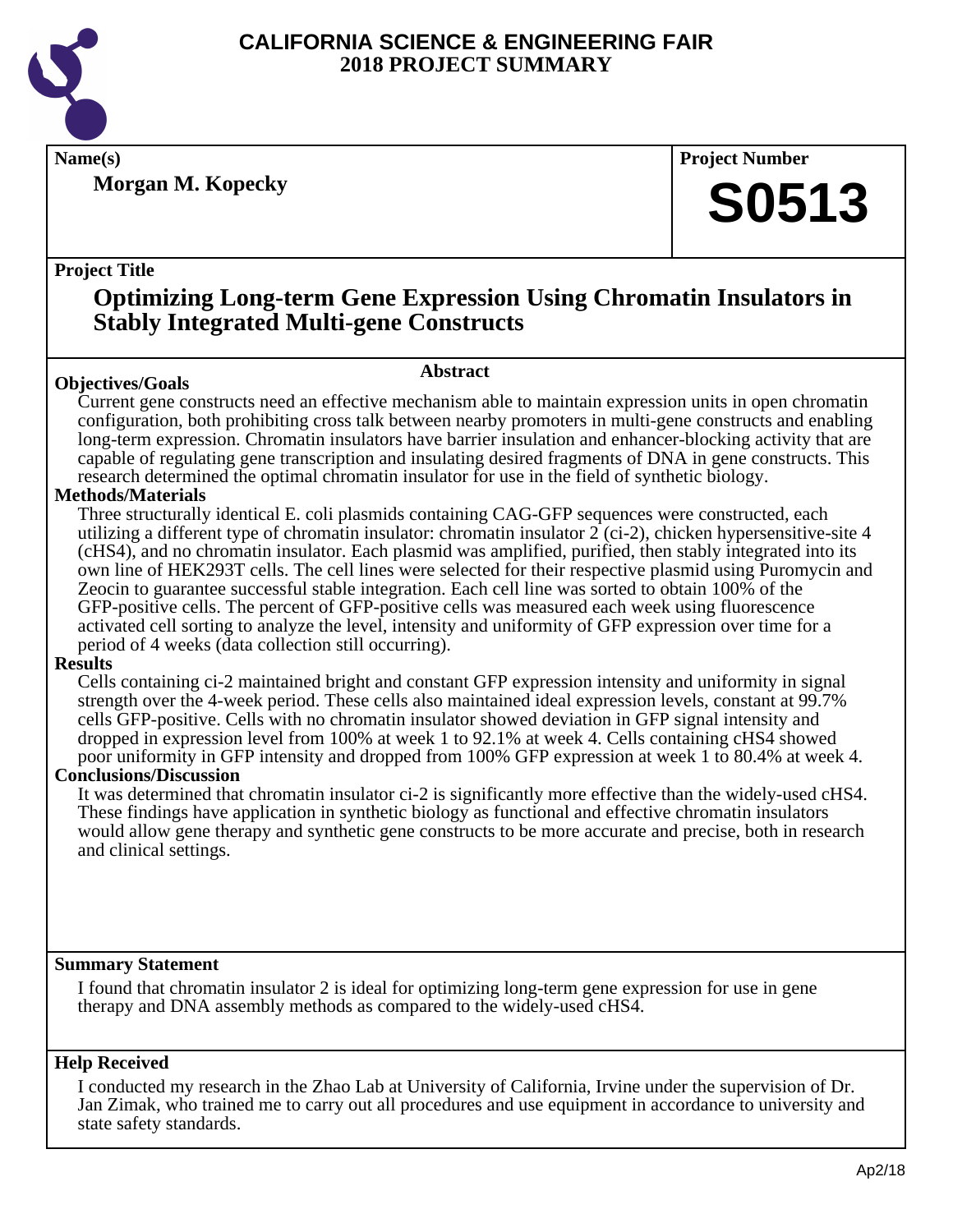

**Name(s) Project Number**

**Andrea Z. Liu**

#### **Project Title**

## **Repurposing FGFR Inhibitor AZD4547 for Neuroblastoma**

#### **Objectives/Goals**

The objective of my project was to determine the effect of the FGFR tyrosine kinase inhibitor AZD4547 on cell proliferation, induced apoptosis, and activated pathways in neuroblastoma. I predicted that the drug would inhibit some of the pathways that are active and produce a lower amount of the active phosphorylated form of the proteins than the no drug control.

**Abstract**

#### **Methods/Materials**

Neuroblastoma cell lines SK-N-AS, SK-N-SH, SK-N-BE(2), and IMR32 were examined for drug sensitivity to AZD4547 (provided by AstraZeneca) by a confluence assay and an apoptosis assay conducted with the lab's IncuCyte. Three of the four cell lines were found to be more sensitive than the other, probably due to higher expression of FGFR1 and FGFR4 in the latter. To determine which pathways downstream of FGFR were inhibited by the drug, Western Blots were performed to detect the relative protein quantity of total proteins and active proteins. The intensity of phosphorylated protein versus total protein was compared to determine which pathway was affected by the drug.

#### **Results**

I found that AZD4547 treatment resulted in decreased cell confluence and increased rates of apoptosis. AZD4547 treatment also led to decreased phosphorylation of ERK, Akt, and S6K in sensitive cell lines, while the resistant cell line demonstrated reduced inhibition of phosphorylation. Furthermore, sensitive cell line demonstrated increased levels of p-STAT3 while resistant cell line demonstrated decreased or unchanged levels of p-STAT3, suggesting potential markers for AZD4547 response and mechanisms of resistance.

#### **Conclusions/Discussion**

My results demonstrate that AZD4547 has the potential to treat advanced stages of neuroblastoma. The fact that AZD4547 works effectively in only some types of neuroblastoma cell lines indicates that primary screening should occur before patients are treated.

I conducted these experiments alongside our lab's assistant, in part because I am too young to work by myself in the lab. I conducted the experiments in this portion of the experiment, while others in the lab conducted other scratch-wound and migration assays with the IncuCyte, while others are now conducting mice experiments to determine the drug's effect in mammals.

#### **Summary Statement**

I found that the drug AZD4547 was effective in inhibiting the activation of the FGF receptor pathway in neuroblastoma cells, limiting the cells' proliferation and inducing apoptosis.

#### **Help Received**

I discussed my ideas with the principle investigator I was working under, Dr. Peter Zage of UCSD, and he explained the mechanisms behind protein phosphorylation and the activation of downstream proteins. Anything else I didn't understand I asked Nikki, our lab assistant, and looked up online.

**S0514**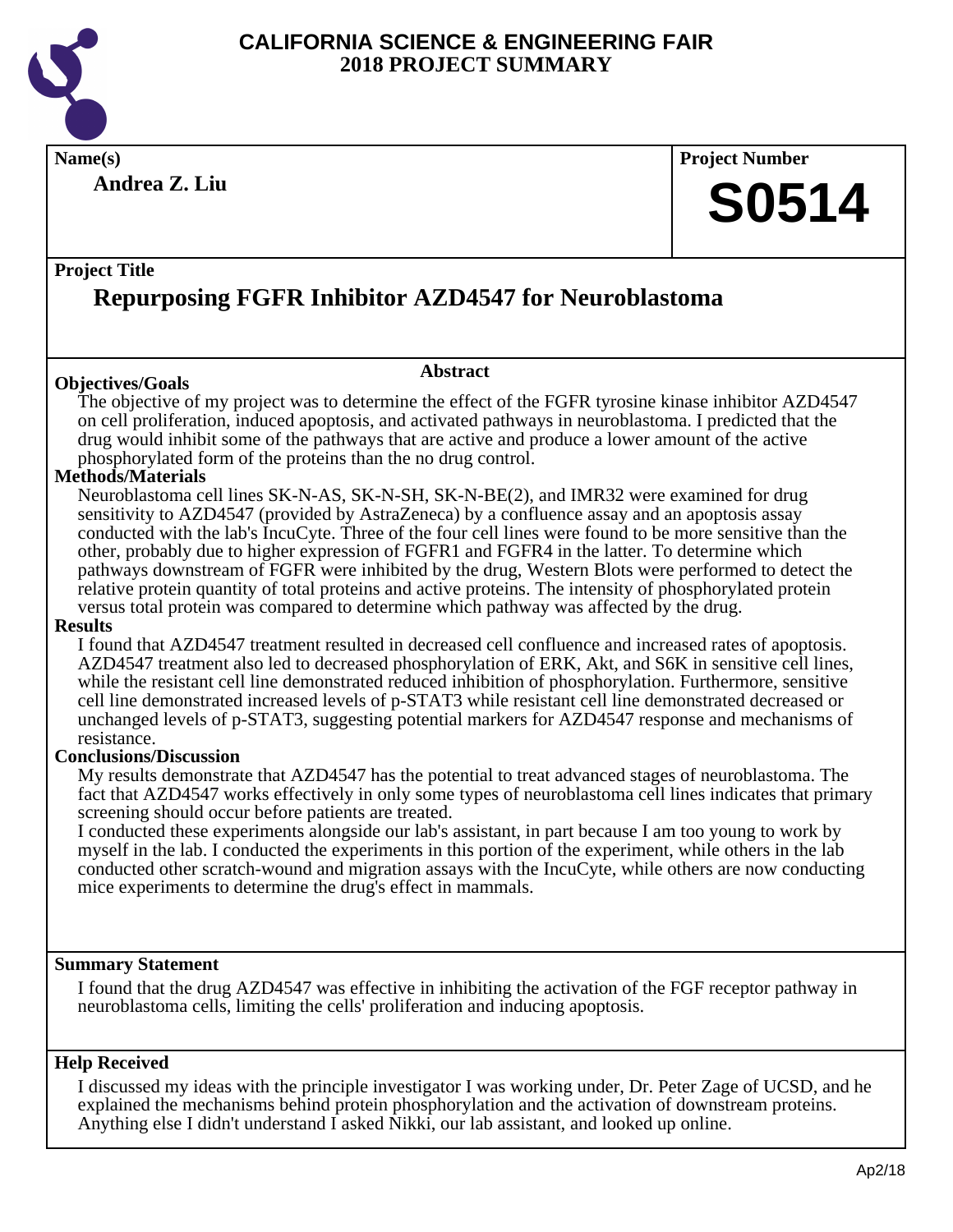

**Nitya P. Mehrotra**

**Name(s) Project Number**

## **S0515**

#### **Project Title**

### **Evaluating the Effectiveness of Inhibitors in Reducing Lipopolysaccharide Induced Tumor Necrosis Factor Alpha Expression**

#### **Abstract**

**Objectives/Goals** Myeloproliferative Neoplasms (MPNs) are malignancies marked by an excess of blood cells. JAK2, Janus Kinase 2, mediates pro-inflammatory cytokines, like Tumor Necrosis Factor Alpha (TNF alpha), through a phosphorylation cascade. Most MPN patients carry the JAK2V617F mutation, which causes constitutive activation of this cascade, leading to increased expression of TNF alpha. Interleukin-10 (IL-10) triggers JAK1, inhibiting TNF alpha expression. Many JAK inhibitors obstruct IL-10, so the purpose of this part of the project was to determine which reduce TNF alpha expression without hindering IL-10.

#### **Methods/Materials**

In the experiments with Bone Marrow-Derived Macrophages (BMDMs), TNF alpha was quantified using an Enzyme-Linked Immunosorbent Assay (ELISA), which measures the TNF alpha released into the media from the cells. Nine inhibitors were tested during this part of the experiment. In the experiments with the RAW 264.7 cells, a control group was measured to see the amount of TNF alpha expressed without any drugs, followed by trials using the drugs Curcumin, Trametinib, and N-acetylcysteine. TNF alpha levels were measured using intracellular cytokine staining. A flow cytometer was used to count the number of cells stained due to the expression of TNF alpha.

#### **Results**

In the BMDMs, Solcitinib reduced TNF alpha expression by almost 90%, and Momelotinib reduced TNF alpha concentration by around 80%. However, the least effective inhibitor was Ibrutinib, which increased TNF alpha expression by around 40%. In Raw cells, Curcumin was the least successful, reducing concentrations by around 5%, as compared to Trametinib (10%) and N-acetylcysteine (38%).

#### **Conclusions/Discussion**

Solcitinib and Trametinib were the most effective. Solcitinib is a JAK2 inhibitor, so it was expected to reduce TNF alpha. Trametinib is a MAPK inhibitor, which inhibits TNF alpha production, so Trametinib was also expected to reduce TNF alpha. Decernotinib and Ibrutinib were the least effective. Ibrutinib is a BTK inhibitor, which is not involved in JAK signaling. Decernotinib is a JAK3 inhibitor that blocks the production of IL-10. Since the IL-10 was already provided, Decernotinib could not block its production. Inflammation is a key symptom of an MPN and as MPNs proliferate, they can develop into leukemia. The inhibitors tested in this project would be used to prevent MPNs from intensifying.

#### **Summary Statement**

This project focused on screening the effectiveness of 11 different inhibitors in reducing hematological inflammation to reduce the risk of leukemia in patients with myeloproliferative neoplasms.

#### **Help Received**

I conducted my research in the Fleischman Lab in the University of California, Irvine, under the guidance of Professor Angela Fleischman. Additionally, Betty Lai, a graduate student in the lab, helped me conduct test rounds of my Enzyme-Linked Immunosorbent Assays to help me become with the procedure and the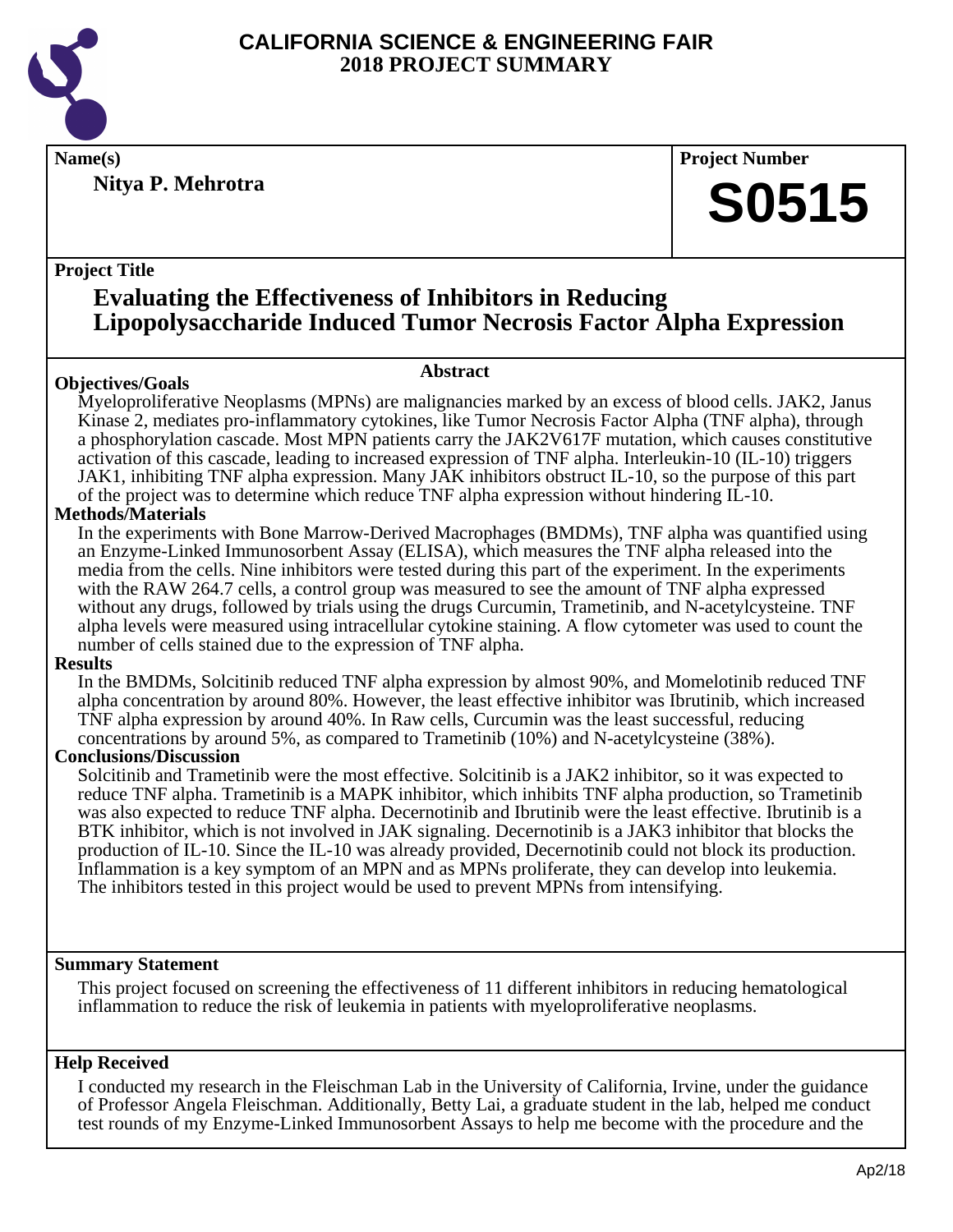

## **Name(s) Project Number**

**Kalyan Nath**

## **S0516**

#### **Project Title**

## **Phasor Characterization of "Hidden" Huntington Inclusions**

#### **Objectives/Goals**

Normally, the presence of Huntington's disease (HD) is marked by an aggregation (inclusion) of the diseased huntingtin protein, which is visible via standard electron microscopy. However, research report that these inclusions may not be visible always.

**Abstract**

Hypothesis: The Fluorescence Lifetime Imaging (FLIM) technique, used in this study, will reveal the "hidden" inclusions in diseased cells, and "g" value analysis will show the difference between healthy and diseased cells.

#### **Methods/Materials**

PC12 cells (rat neuronal cells), Green Fluorescent Protein(GFP), SimFCS (FLIM analysis tool)

I transfected 16 cells with the diseased (97q) huntingtin protein. Then, I tagged these diseased as well as 13 healthy (25q) huntingtin protein with GFP. After imaging the cells with the Carl Zeiss microscope, I fed them into the SimFCS program, developed by Dr. Gratton, which created a phasor plot of all the pixels of the image. From this graph, I could pinpoint the location of "hidden" inclusions and determined the difference in "g" values between diseased and healthy huntingtin protein.

#### **Results**

After combing through each data point, I isolated specific points which highlighted the "hidden" inclusions graphically. The x-coordinate of these points represented the "g" values for the particle of interest. The average "g" value of the diseased inclusions was .4646 and the healthy protein was .5839. From the phasor plot, I also determined the range of "g" values: for Healthy inclusion: 388 - .672; for hidden diseased inclusion: .665-.951.

#### **Conclusions/Discussion**

The findings addressed the study's hypothesis. Researchers may now use FLIM to visualize the "hidden" inclusions, and use the g-value ranges that I derived, to determine whether they are looking at a diseased inclusion or a healthy protein This procedure will allow them to diagnose the disease in patients who would have previously left undiagnosed, hence untreated. In future, researchers may use magnetic resonance imaging to view the inclusions.

#### **Summary Statement**

My project aimed to use Fluorescent Lifetime Imaging to reveal the existence of Huntington's Disease in cells that do not visibly display signs of the disease.

#### **Help Received**

My mentor, Mrs. Sara Sameni helped prepare the cells on the weekends when I was not available and verify that my data seemed logical.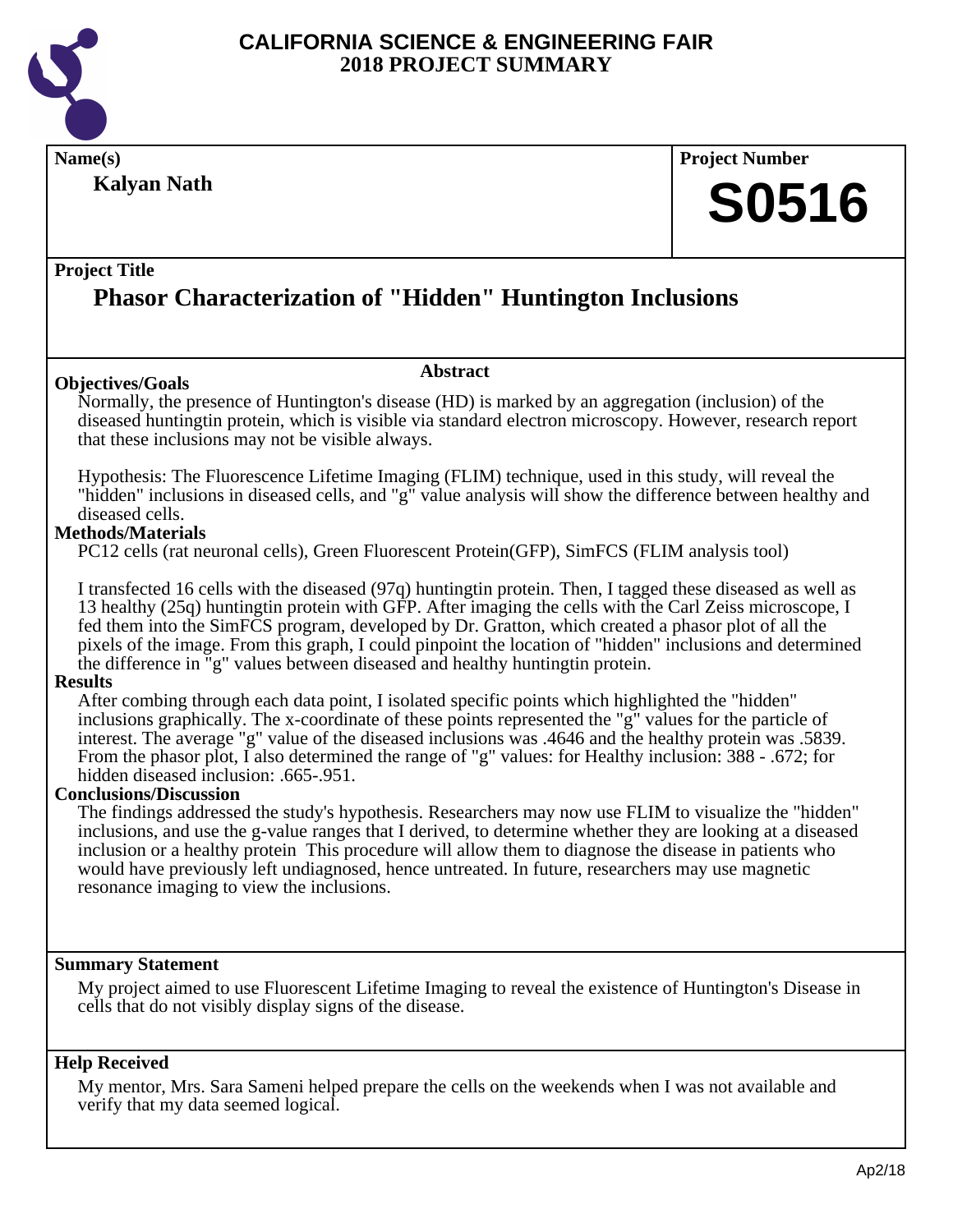

**Mallika R. Pajjuri**

**Name(s) Project Number**

## **S0517**

#### **Project Title**

## **Cell-Free Protein Synthesis Derived Hepatitis B Core Virus-Like Particles: Designing a Thermostable Therapeutic Scaffold**

#### **Objectives/Goals**

#### **Abstract**

Cold-chain methods and unsanitary conditions hinder vaccine transport in third-world countries. Climate detrimentally affects vaccine potency, and, without an efficient alternative, organizations are forced to invest thousands of dollars on specialized vehicles, cold boxes, and auxiliary items. Vaccines are mishandled, resulting in the costly disposal of unused vaccinations. Additionally, accidental reuse of syringes can lead to contamination. This project studied the temperature stability of virus-like particles with different ligands post flash freezing to improve vaccine potency and sanitation under extreme conditions.

#### **Methods/Materials**

After production by cell-free protein synthesis, purification by desalting columns, and assembly by salt spike, the VLPs were flash frozen/thawed three times in liquid nitrogen. Then, the assemblage efficiency was measured to compare fresh to flash-frozen VLPs by using nickel size exclusion columns.

#### **Results**

The data suggested that polyhistidine VLPs exhibited a post-thaw assembly yield of 87.63% and a fresh assembly yield of 69.39%. The fresh and freeze-thaw curves exhibited a correlation coefficient of 0.9989. More polyhistidine VLPs were produced after freeze-thawing, and the protein structure was not affected by the freeze-thaw.

#### **Conclusions/Discussion**

As a result, VLPs are thermostable and can have retained potency through lyophilization. Even though the data for the other VLPs exhibited similar trends, the hydrophobicity of those extensions provided inconclusive size-exclusion column data. Thus, future experimentation will not only include animal testing of lyophilized VLPs, but also will include retesting the VLP assemblage with other size exclusion technologies. Through the use of an air-jet gun injector instead of a syringe to inject lyophilized VLPs, the risk of contamination can be eradicated. VLPs can eliminate the need for cold chain transport, and, through "click-chemistry" appended ligands, biotechnology companies can also use thermostable core VLPs to efficiently engineer new vaccines as per emerging outbreaks.

#### **Summary Statement**

I discovered that Hepatitis B core virus-like particles are thermoresistant and can be applied in thermostable therapeutics.

#### **Help Received**

My mentor, Julie Fogarty, helped me learn all of the wet lab techniques and learn how to analyze the data results.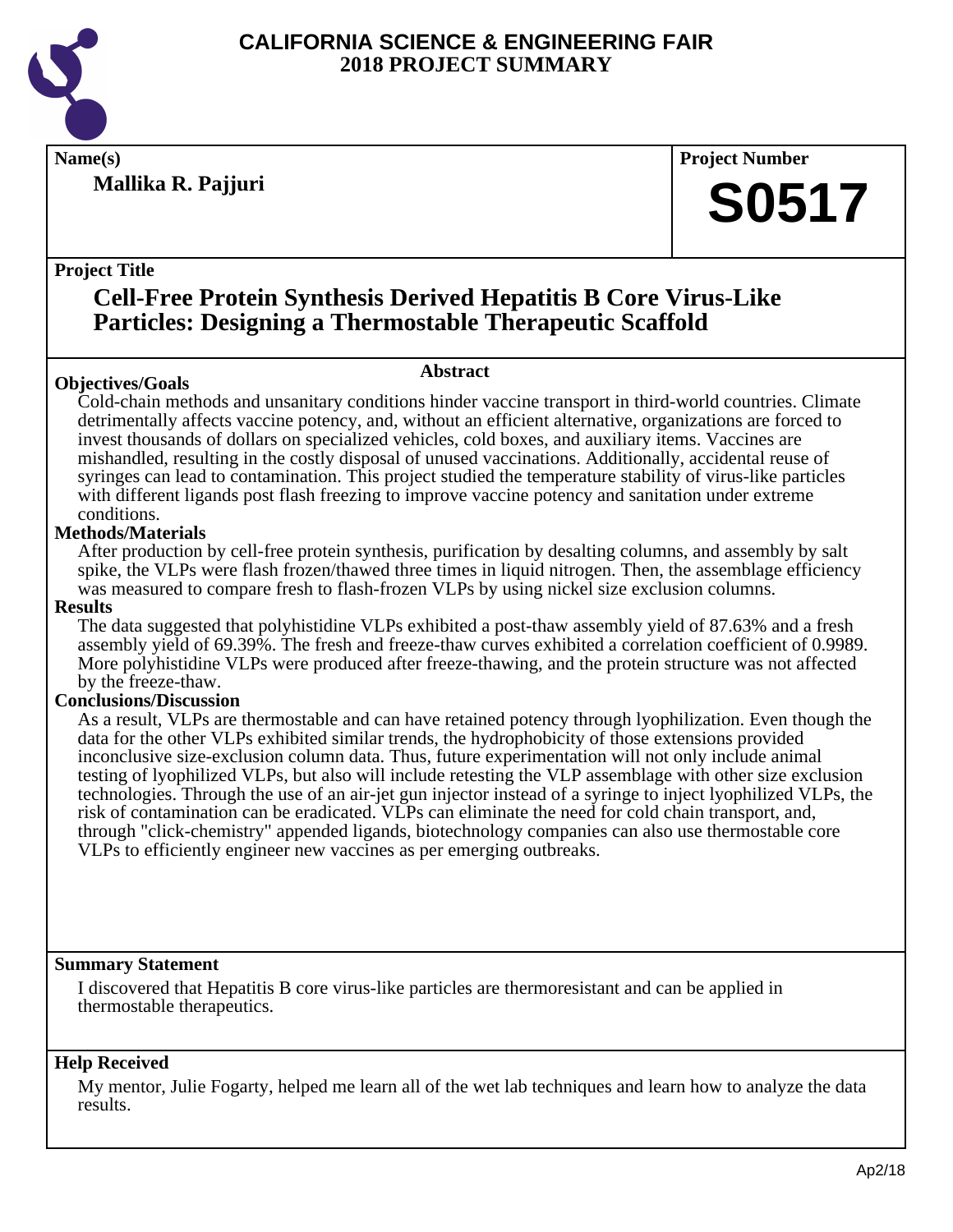

**Rebekah J. Park**

**Name(s) Project Number**

## **S0518**

#### **Project Title**

## **The Biological Function of Menthol, a Urinary Odor Compound Specific to Chronic Inflammation in Interstitial Cystitis**

#### **Abstract**

**Objectives/Goals** Interstitial cystitis (IC) is a serious bladder syndrome characterized by frequent urination, bladder discomfort, and pelvic pain. A potential systemic risk factor for IC is chronic inflammation; however, the underlying odor-mechanisms through which a healthy bladder is able to protect itself from inflammatory triggers remains largely unknown and relatively unstudied. Gas chromatography mass spectrometry has become increasingly attractive in the detection of odor in skin, tissue, breath, feces, and bodily fluids, with several previous studies showing well-trained dogs capable of detecting specific volatile compounds and distinguishing cancer patients from healthy controls. Urine has long been one of the most attractive biomarker sources for such disease detection. The goals of this study are to profile urinary odor compounds of IC patients and healthy controls, and to understand the biological function of the IC-specific volatile organic compounds in the urine.

#### **Methods/Materials**

Comprehensive solid phase micro extraction-gas chromatography-time-of-flight mass spectrometry profiling combined with comprehensive bioinformatics analyses were used to analyze the levels of urinary volatile metabolites in IC patients compared to those in healthy controls. Various biochemical analyses such as cytokine profiling, western blot analysis, and microarray were performed for further functional validation.

#### **Results**

Among the metabolites, menthol, in particular, showed a significantly reduced level in IC patients. To understand this mechanistic meaning of menthol, I performed cytokine profiling and DNA microarrays. The findings were suggestive of inflammatory events and the activation of signaling networks being suppressed by urinary menthol in immune cells resident in bladder. Further validation by biochemical experiments and western blot analyses confirmed that menthol reduced the expression of cytokines and activation of signaling pathways closely associated with inflammation.

#### **Conclusions/Discussion**

These detailed findings deepen our knowledge on the role of urinary menthol in suppressing inflammatory events, suggesting new potential strategies for the alleviation of the odor, inflammation, and pain associated with IC.

#### **Summary Statement**

This study aimed to identify IC-associated urinary odor compounds and further examine their biological meaning in the bladder epithelium using comprehensive and unbiased metabolomics and bioinformatics analyses.

#### **Help Received**

Dr. Muhammad Shahid, Dr. Jay Kim, Mr. Austin Yeon at Cedars-Sinai Medical Center and UCLA mentored and oversaw my project's research.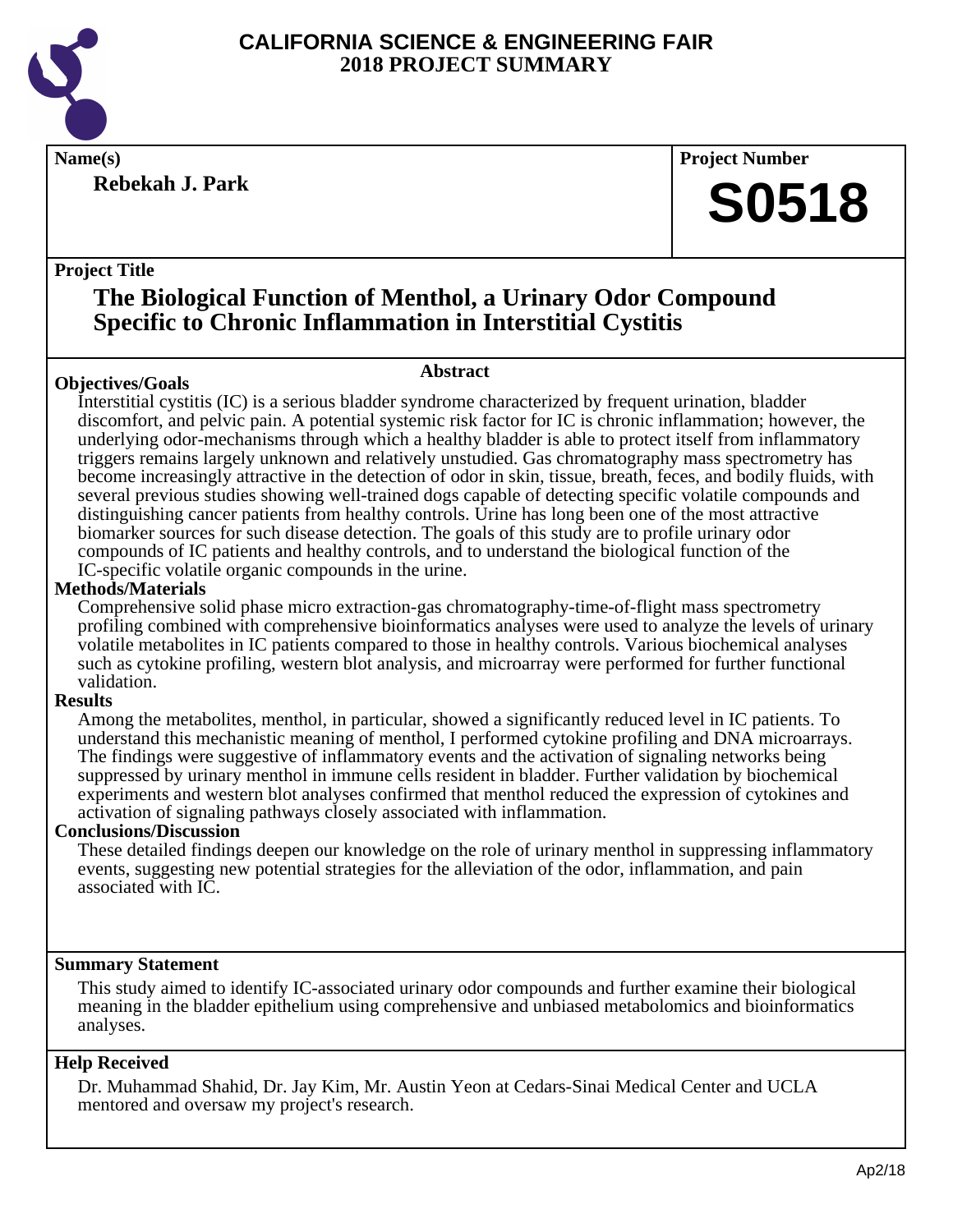

**Laya S. Pullela**

**Name(s) Project Number**

## **S0519**

#### **Project Title**

### **The Effect of Colored LED Lights on the Respiratory Patterns in Saccharomyces cerevisiae**

#### **Abstract**

**Objectives/Goals** This project explores how different colors of LED lights affect the carbon dioxide production in yeast during the fermentation process, thus determining if certain frequencies of visible light stimulate the cytochrome c oxidase activity in mitochondrial organisms, which is an essential process for the efficacy of light therapy.

#### **Methods/Materials**

To perform the experiment, a homemade apparatus was built. This apparatus included a large bucket of water, in which an inverted graduated cylinder filled with water was placed. A vinyl tube was pushed all the way up the cylinder until it peaked above the water. This tube ran down through the cylinder and out of the water bucket, and connected to a glass flask which contained the metabolizing yeast. When the yeast respired, the gas produced would go through the tube and displace the water in the graduated cylinder. The yeast mixture included dry active yeast, granulated sugar, and water at about 38 degrees Celsius. The CO2 levels were measured in 4 minute intervals for a total of 20 minutes per trial. 5 trials per colored light/control.

#### **Results**

The results showed that white light actually enhanced the CO2 production in the yeast, producing a mean of 49.2 mL of CO2, while green and blue light slightly inhibited it (41.7 and 43.4 mL, respectively). The control experiment (no light), yielded the same results as the red light trials, about 45 mL CO2. The carbon dioxide production however, did not oscillate, but this may have been because of the short amount of time in which the experiment was conducted.

#### **Conclusions/Discussion**

White light had the best effect on the metabolism of the yeast. This is most likely because white light emulates sunlight, which is what the organism is naturally exposed to. Red light, unlike hypothesized, did not enhance the CO2 production in the yeast. However, blue and green light inhibited its metabolism. The oscillations were expected to reveal the circadian rhythms of the yeast, however, due to the short span of the experiment, this phenomenon was not observed. Applications of this data include light therapy, which could possibly revert to LED lights instead of lasers to treat various medical conditions, as LED light has proven to stimulate the cytochrome c oxidase enzyme (the primary photoreceptor) in the mitochondria of organisms, thus achieving the same effects as expensive lasers.

#### **Summary Statement**

LED light stimulates the cytochrome c oxidase enzyme in the mitochrondria of organisms, thus enhancing metabolic efficiency.

#### **Help Received**

My father helped me in designing my apparatus.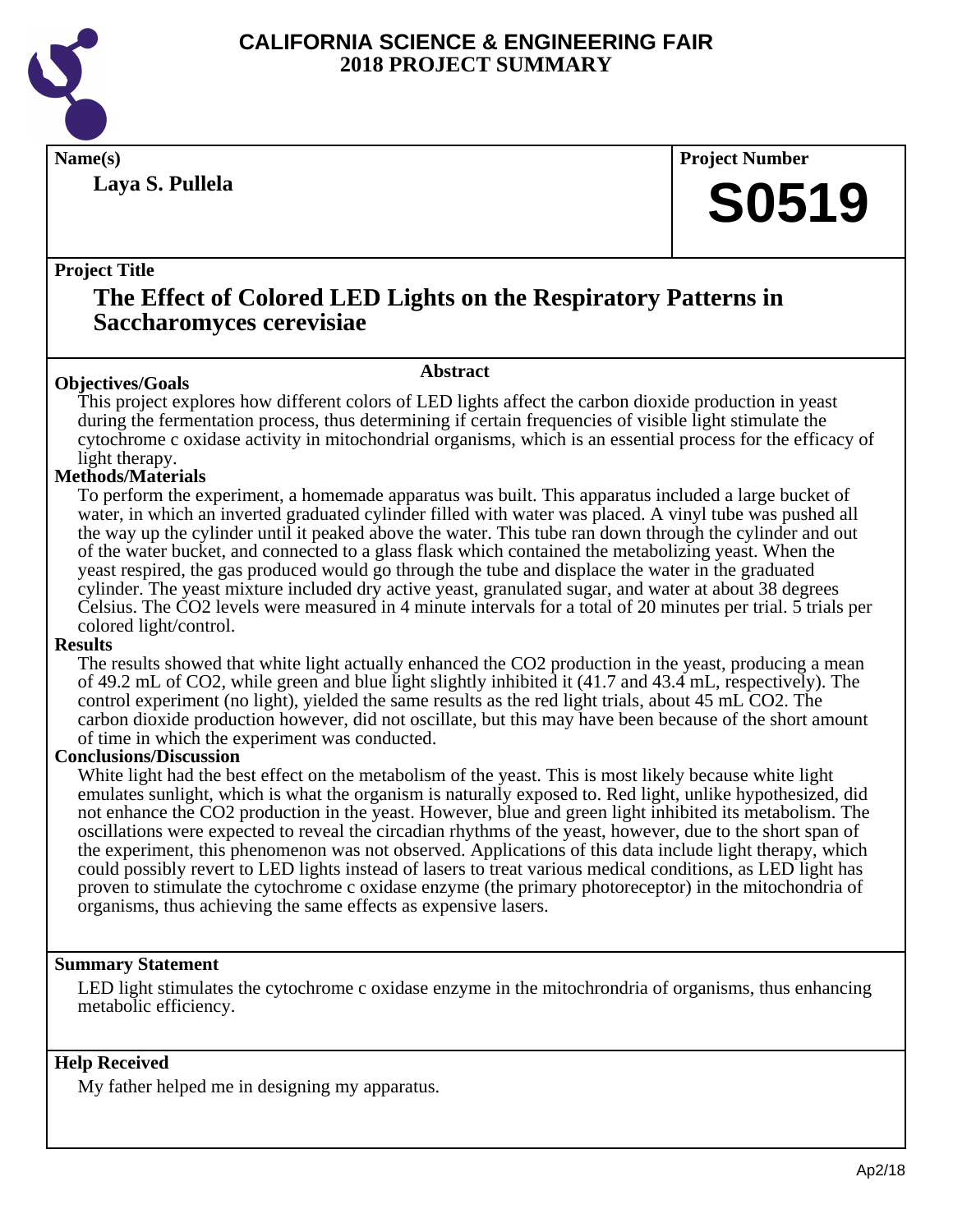

**Passa Pungchai**

**Name(s) Project Number**

## **S0520**

#### **Project Title**

### **THY-1 Antibody Fragment Dye Contrast Agents for Novel Pancreatic Cancer Detection**

#### **Abstract**

**Objectives/Goals** The objective of this study was to synthesize a new contrast agent probe for imaging of pancreatic cancer. **Methods/Materials**

10 micrograms of THY-1 single chain antibody variable fragments (scFv) were reduced with tris(2-carboxyethyl)phosphine to prevent dimerization. The reduced THY-1 sample was then incubated with MAL-PEG4-NH2, the PEG crosslinker, to prep for bioconjugation. This sample was then bioconjugated with a 1:1 molar ratio of indocyanine green. 10 micrograms of THY-1 antibody was directly bioconjugated to Indocyanine Green dye in varying molar ratios to find the ideal molar ratio for synthesis. Bioconjugation was validated with mass spectrometry and spectrophotometry. Binding assay tests were conducted to test affinity and effectiveness using a Guava EasyCyte Flow Cytometer with beads and cells (in vitro) coated with the THY-1 antigen.

#### **Results**

The binding performance of the THY-1 scFv conjugate contrast agent strongly outperformed that antibody dye conjugate contrast agent. The ideal THY-1 scFv dye conjugate dye-protein ratio was found to be 100:1, with a binding ratio of 68.55%; the 100:1 THY-1 antibody dye conjugate had a binding proportion of 22.46%. This 100:1 THY-1 scFv dye conjugate outperformed the 100:1 antibody-dye conjugate.

Further, mass spectrometry found that the 100:1 reactions yielded 2:1 dye:protein ratios in practice, with the spectrophotometry results implying that a 7-8 dyes can bind to a single protein because of binding sites.

#### **Conclusions/Discussion**

A new THY-1 scFv dye conjugate was synthesized for pancreatic cancer imaging. These new Thy-1 scFv dye conjugates have stronger binding affinity that their full antibody conjugate counterparts, implying that scFv-dye conjugates are more ideal despite their smaller size. Smaller size and better clearance properties thus make this newly synthesized probe ideal for mass screenings of pancreatic cancer.

#### **Summary Statement**

I designed and synthesized a new antibody fragment dye conjugate for pancreatic cancer diagnosis with better accuracy and lower biotoxicity than current diagnostic methods.

#### **Help Received**

Dr. Juergen Willmann (Stanford) mentored and vetted my work. Dr. Katheryne Wilson (Stanford) and Dr. Lotfi Abou El-Kacem (Stanford) mentored me and taught me critical lab techniques. Mr. Ken Lau (Stanford) operated the MALDI-TOF mass spectrometer.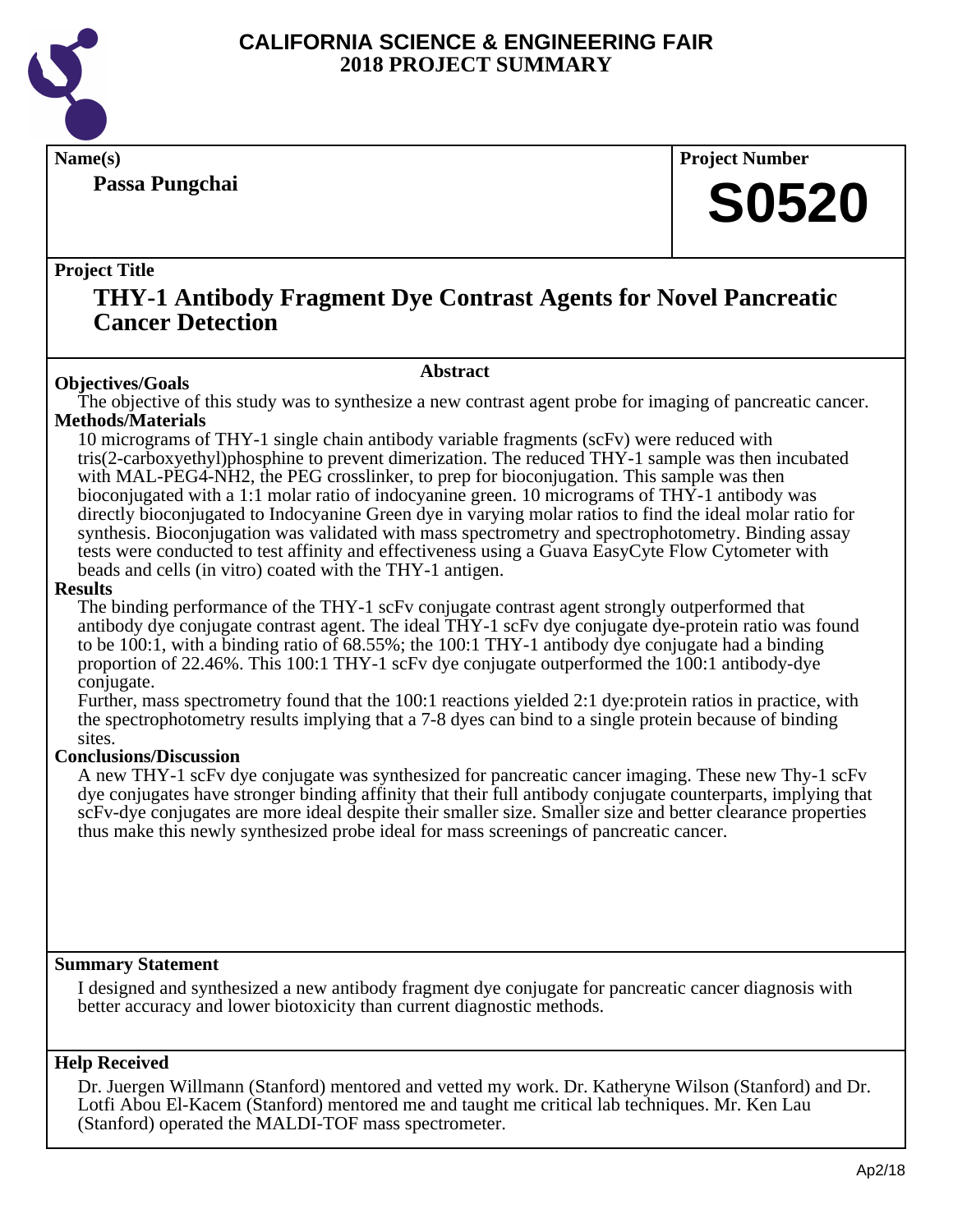

**Name(s) Project Number**

**Sagar Pyreddy; Jayasuriya Senthilvelan**

#### **Project Title**

### **In Vitro Analyses of Trace Element Composition in a Metastatic Breast Cancer Model Using X-Ray Fluorescence**

#### **Objectives/Goals**

**Abstract**

Our goal was to determine whether there is a significant difference in element composition between metastatic and non-metastatic breast cancer cells through the use of X-Ray Fluorescence (XRF). A detected difference would arm physicians with an indicator of tumor progression, site of metastasis, and more effective formulation of treatment plans.

#### **Methods/Materials**

Two cell lines were used: MDA-MB-231-BO (osteotropic) and MDA-MB-231 PA (localized). Samples and controls were gathered (centrifuged pellet, supernatant, spheroids as samples; distilled water, FBS, DMEM as controls). Using ImageJ analysis software, our spheroid protocol was optimized. A novel spheroid harvesting method was designed for placement of samples in kapton tape holder. Gaussian peak fitting was then performed on XRF spectra.

#### **Results**

All trials found that the osteotropic cells consistently accumulated more Fe and Pb with all but one of these differences being statistically significant at the 5% level and most having  $p<0.0001$ .

#### **Conclusions/Discussion**

Previous studies have found that increased Fe and Pb cause tumor proliferation, substantiating our results. At the time of writing this abstract, genomic analysis is being performed to determine gene expression which would explain the increased Fe and Pb in MDA-MB-231 BO. We believe the potential changes in gene expression and elemental accumulation would allow a more accurate assessment of the prognosis of the disease and life expectancy of the patient.

#### **Summary Statement**

Our project is an in vitro comparison of the elemental composition of metastatic and non-metastatic breast cancer cells in hopes of creating efficient diagnostics that physicians may use in practice.

#### **Help Received**

This project was conducted at California State University Fresno. The project idea (proposed by Dr. Jason Bush as part of the UCSF Fresno Summer Biomedical Internship) was implemented and extended over the course of nearly a year by the authors. XRF was carried out under the guidance of Dr. Mihai Gherase.

**S0521**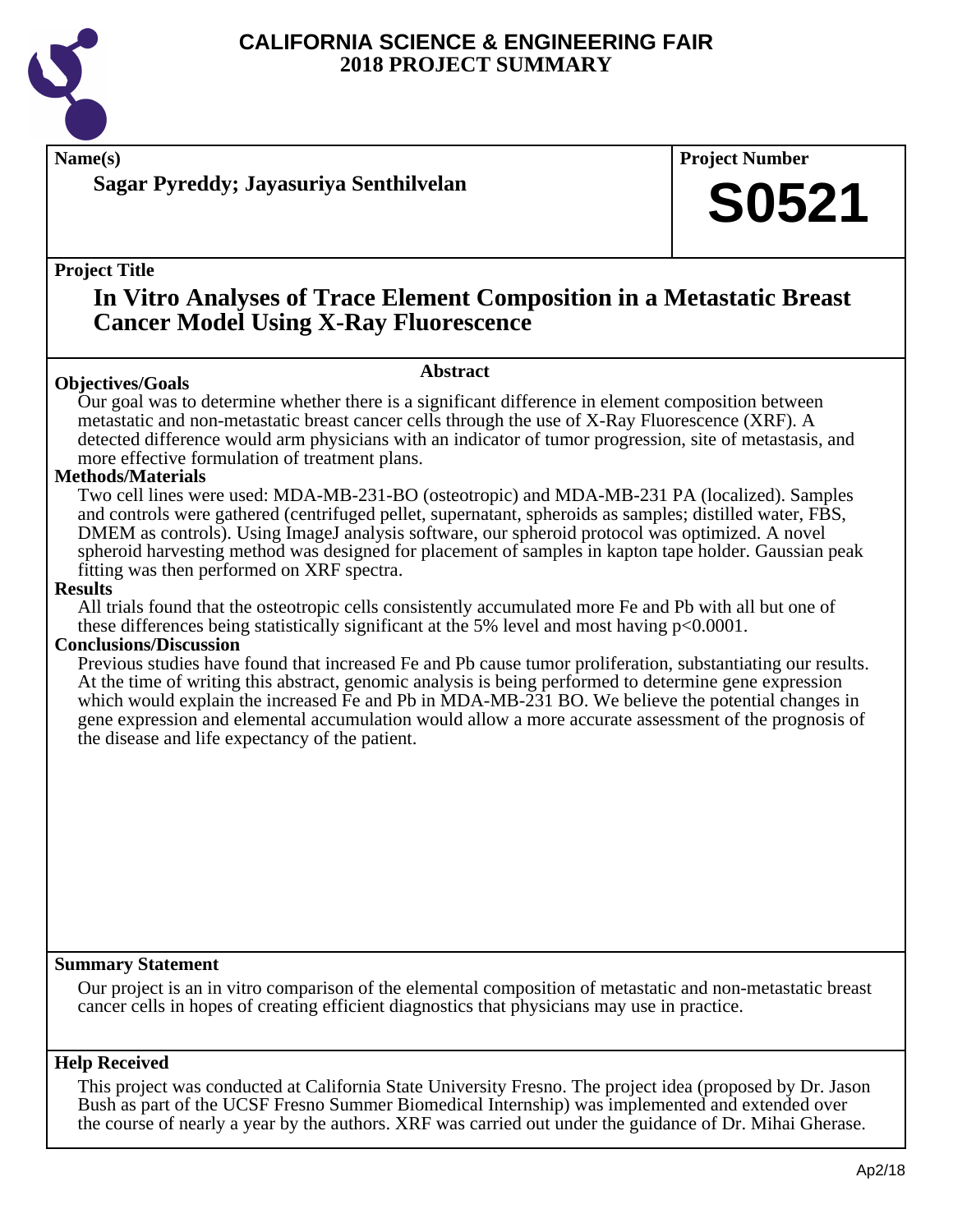

**Aida Razavilar**

**Name(s) Project Number**

## **S0522**

#### **Project Title**

### **The Application of Exosomes for Diagnostics and Prognostics in Brain Tumors: Medulloblastoma and Glioblastoma**

#### **Abstract**

**Objectives/Goals** My project aims to develop a simple Central Nervous System (CNS) Tumor test by investigating exosome expression profiles on the transcriptional and protein level for Medulloblastoma (MB) and Glioblastoma(GBM). A clinically applicable liquid biopsy for CNS tumors is needed to overcome limitations in screening methods like MRI. The techniques employed have been designed to be easily transferable to a clinical setting.

#### **Methods/Materials**

For Medulloblastoma tumor samples were from the Group 3 MB Model Tumors and blood was collected weekly from Group 3 MB tumor bearing mice via retro orbital, as well as a final blood collection after 3 weeks. Exosomes were pelleted with SBI's Exoquick solution. RNA was isolated from the exosomes samples as well as the tumor samples followed by RT-qPCR for c-Myc and Dominant Negative p53(Dnp53) in addition to controls (B-actin). For Glioblastoma, GBM39 cell culture and GBM39 tumor bearing mice, where blood was collected after about 4 weeks of tumor progression, had ELISA performed for EGFRviii, EGFR, and CD81 and qPCR for EGFR and EGFRviii (with techniques similar to those used for MB samples). Western blot and additional qPCR is to be performed on the HDMB03 cell lines, among other human MB Group 3 Lines, and the Group 3 MP model tumor to identify possible biomarkers.

#### **Results**

The MP Model for Group 3 MB from tumor samples showed significant overexpression of c-Myc and Dnp53 compared to Sonic Hedgehog (a subgroup of MB) and the control (non-tumor bearing mice) indicating high specificity and sensitivity. The targets (Myc and Dnp53) in the exosomes collected from MB tumor bearing mice were unable to be detected. The ELISA and qPCR for GBM yielded similar results, however this indicates the need for further optimization of antibodies and of the qPCR reaction.

#### **Conclusions/Discussion**

Because the targets that were expected to be overexpressed in the exosomes were difficult to detect in vivo, in vitro studies are currently being done on cell lines to investigate more viable biomarker targets as a way to backtrack and apply to future in vivo studies. The results indicate that there is need for further optimization of the blood sample targets. The additional studies can provide biomarkers that are important for following diagnostic studies since the ability of exosomes to pass the BBB provides for a good liquid biopsy option.

#### **Summary Statement**

I was able to develop the framework for a clinically applicable liquid biopsy method for CNS tumors such as GBM and MB through the employment of exosomes by analyzing the expression profiles of key proteins and transcriptional elements.

#### **Help Received**

The Wechsler-Reya and Furnari Labs provided materials and supplies. Lianne Chau from the Wechsler-Reya Lab at the Sanford Consortium trained me in RT-qPCR and performed the mouse tumor transplants. Dr. Tomoyuki Koga performed GBM xenografts and trained me in ELISA.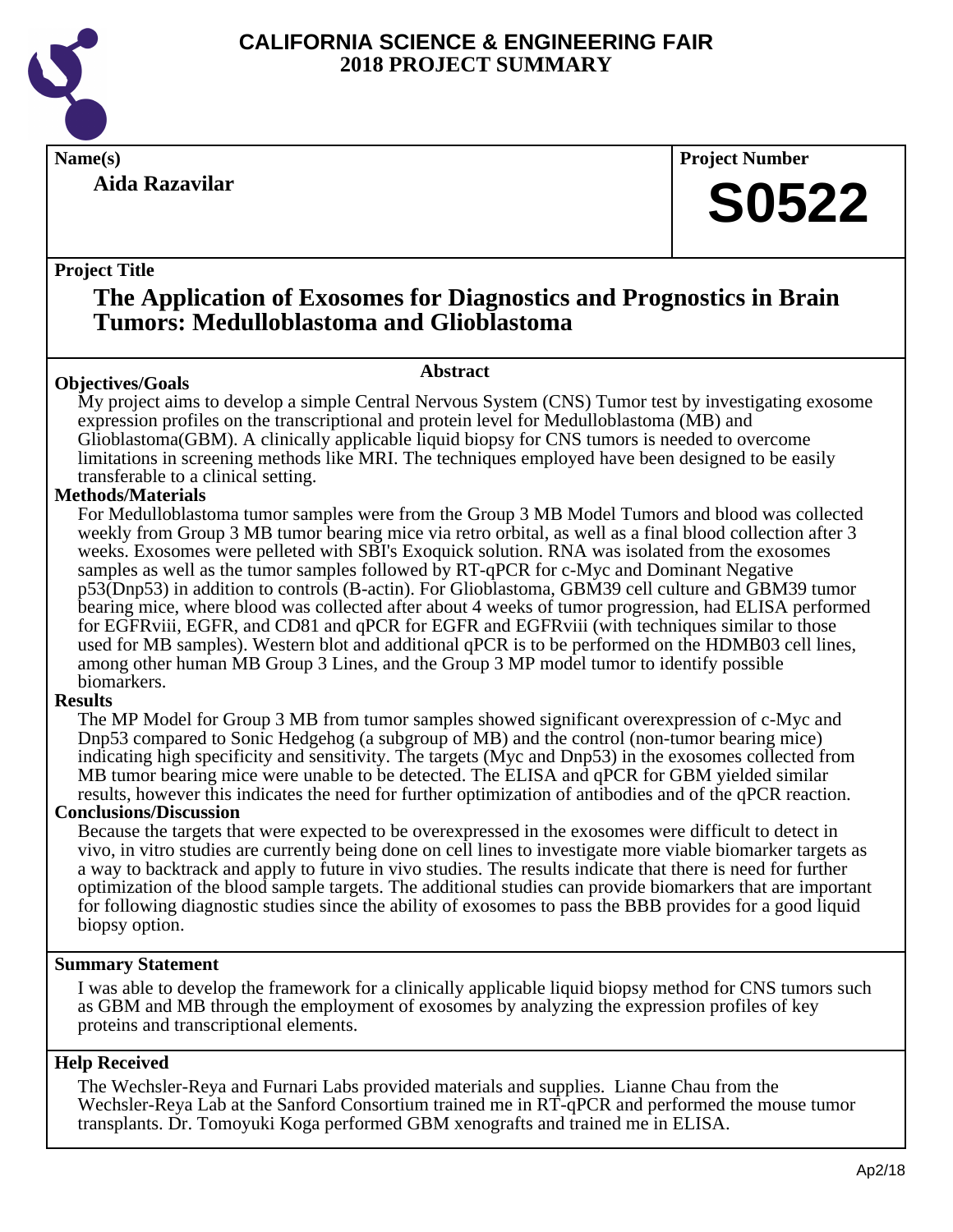

**Ruhi Sayana**

**Name(s) Project Number**

## **S0523**

#### **Project Title**

### **A Precision Medicine Approach: Epigenetic Inhibitors Induce Highly-Specific Apoptosis in High Risk Acute Leukemia**

#### **Objectives/Goals**

#### **Abstract**

Acute lymphoblastic leukemia is the most prevalent form of cancer that affects children. Despite advancements in treatment, high-risk forms including hypodiploid B-ALL display dismally low prognoses. Epigenetic modulators are genetically altered in hypodiploid B-ALL and could play an important therapeutic role. The goals of my project were to investigate the therapeutic potential of targeting histone deacetylases and the role of epigenetics for the oncogenesis of hypodiploid B-ALL.

#### **Methods/Materials**

To evaluate therapeutic potential, a panel of seven histone deacetylase (HDAC) inhibitors with varying specificities across the four HDAC classes was developed and tested on three hypodiploid B-ALL cell lines and healthy cell lines via cell proliferation and caspase activation assays, and IC50 values were computed. Western blots for c-Parp, Bim, and p27 were conducted on hypodiploid samples to determine levels of apoptosis, Bcl-2 dependency, and induction of cell cycle arrest. Western blots screening for Class I and Class IIa HDACs were conducted. Logistic regression models that ranked 25 mutated histone and histone modifier genes according to their relevance for the activation status of the tumor suppressor were developed for seven tumor suppressors.

#### **Results**

Specific HDACi blocked cell proliferation with IC50s < 10 nM across all hypodiploid B-ALL cell lines and induced c-Caspase and c-Parp, demonstrating their strong apoptotic effects. Overall, pan-HDACi were found to have low IC50s and induce cancer-specific apoptosis, unlike Class I and Class IIb specific HDAC inhibitors. In addition, Class IIa HDACs were found to be consistently overexpressed in hypodiploid cells via western blot. Seven logistic regression models with accuracies over 75% tested on gene expression data from 96 hypodiploid B-ALL patients revealed that mutated epigenetic genes heavily influenced aberrant tumor suppressor expression.

#### **Conclusions/Discussion**

For the first time, HDACi were identified as a cancer-cell specific therapy for hypodiploid B-ALL; their low IC50 values and cytotoxic effects indicate ease of clinical translation. Class IIa HDACs could be a potential therapeutic target to exploit for the treatment of this disease. The computational analysis reveals the novel role of altered epigenetic genes on the oncogenesis of hypodiploid B-ALL. This work also highlights the vitality of epigenetics for the development of precision medicine

#### **Summary Statement**

My project aims to evaluate the therapeutic potential of epigenetic inhibitors in high-risk acute leukemia and characterize their relevance for the progression of this disease and in precision medicine.

#### **Help Received**

Special thanks to UCSF Dept. of Oncology for experimental guidance and advice.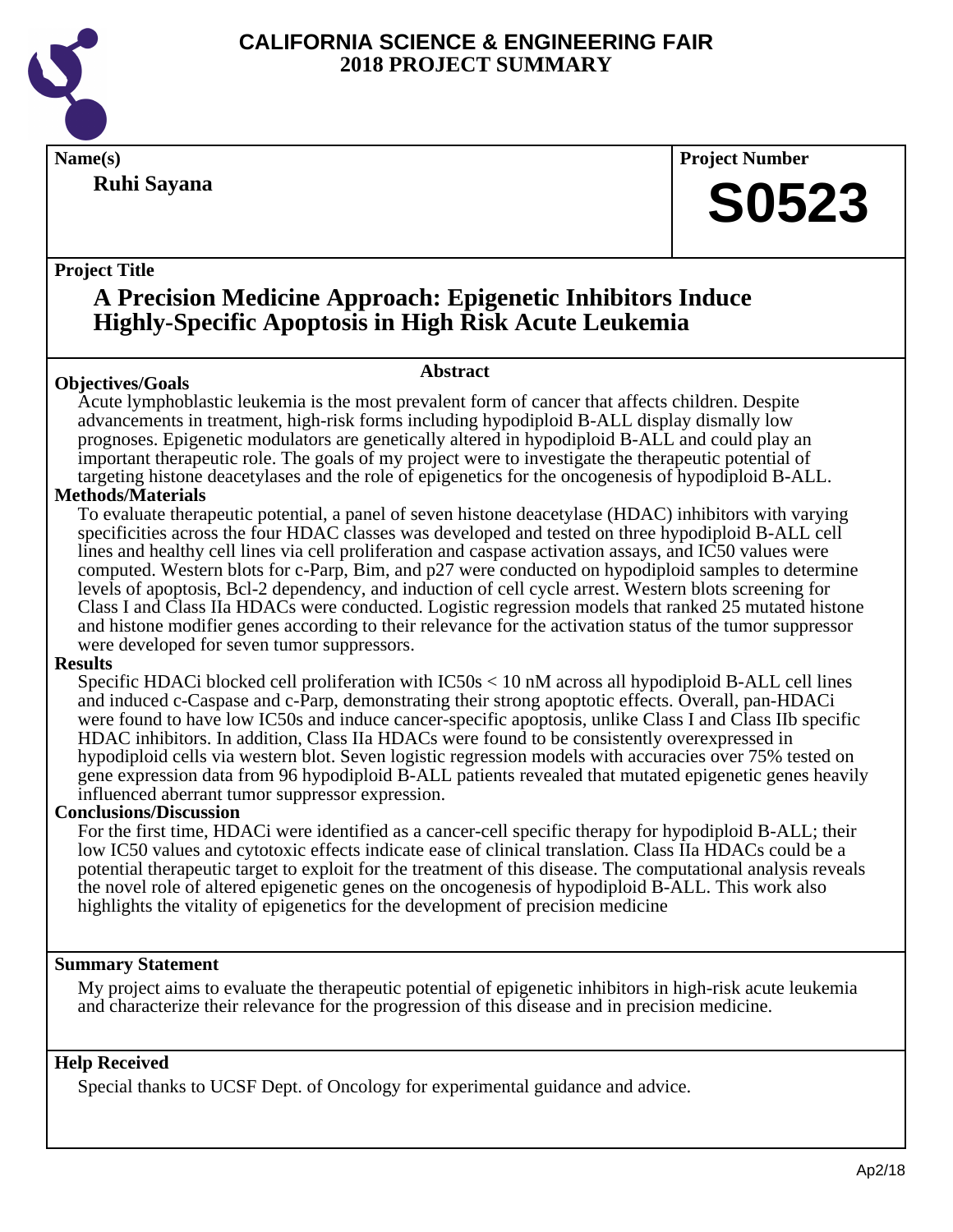

**Emma R. Schaefer-Whittall**

**Name(s) Project Number**

## **S0524**

#### **Project Title**

## **Alkaloid Quantification of Catharanthus roseus and Vinca major and Its Effects on Cell Viability**

#### **Abstract**

**Objectives/Goals** The goal of my project is to determine whether a common relative of an exotic plant known to produce anti-cancer compounds has the same properties that would make it a good candidate for chemotherapy. Catharanthus roseus contains alkaloids known to kill cancer cells. Vinca major is a common ornamental plant that may be an alternative source for chemotherapy drug discovery. My objective is to investigate the amount, identity, and toxicity of these alkaloids from leaves and flowers of these two species in order to determine which would be a better chemotherapy candidate.

#### **Methods/Materials**

Catharanthus roseus plants were grown and three wild populations of Vinca major were collected in Santa Cruz County. Alkaloids were extracted from dried flowers and leaves using methanol. Total alkaloids were quantified following the reaction with Dragendorff's reagent using a spectrophotometer. Individual alkaloids were then separated and identified by comparison to known standards using an HPLC-MS. The effect of these alkaloids on E. coli cell growth was determined using OD600 on a plate reader.

#### **Results**

On average, C. roseus leaves have 3x higher alkaloid concentration than flowers of the same species, which is highly significant in a T-test  $(p=0.0002)$ . C. roseus leaves have only 4% higher alkaloid concentration than V. major leaves, but the difference is not significant. From the HPLC-MS data, I identified three known compounds (vindoline, catharanthine, and vincristine) and two unknown compounds across all samples. On average, C. roseus leaves decrease the max OD600 by 12% (lower final cell count) compared to V. major leaves. C. roseus flowers had a slightly lower max OD600 than C. roseus leaves.

#### **Conclusions/Discussion**

I accomplished my goal of comparing the alkaloid concentration, individual compound identification, and effects on cell growth for C. roseus and its understudied, close relative, V. major. I successfully determined that leaves of both species had comparable alkaloid concentrations, but differed in the makeup of their individual compounds. C. roseus flowers had dramatically less total alkaloids than in their leaves, potentially due to the absence of vindoline. I was able to test the toxicity of all samples on E. coli cells and found that C. roseus leaves and flowers had the largest negative effect on cell growth. Thus, I conclude that C. roseus is the best candidate for chemotherapy.

#### **Summary Statement**

Although V. major is a close relative of C. roseus and had high average total alkaloid concentration, C. roseus flowers had the greatest effect on cell viability and are the best candidate in chemotherapy.

#### **Help Received**

Dr. Amelia Fuller of SCU provided HPLC equipment and Cayman Chem supplied discounted alkaloid standards.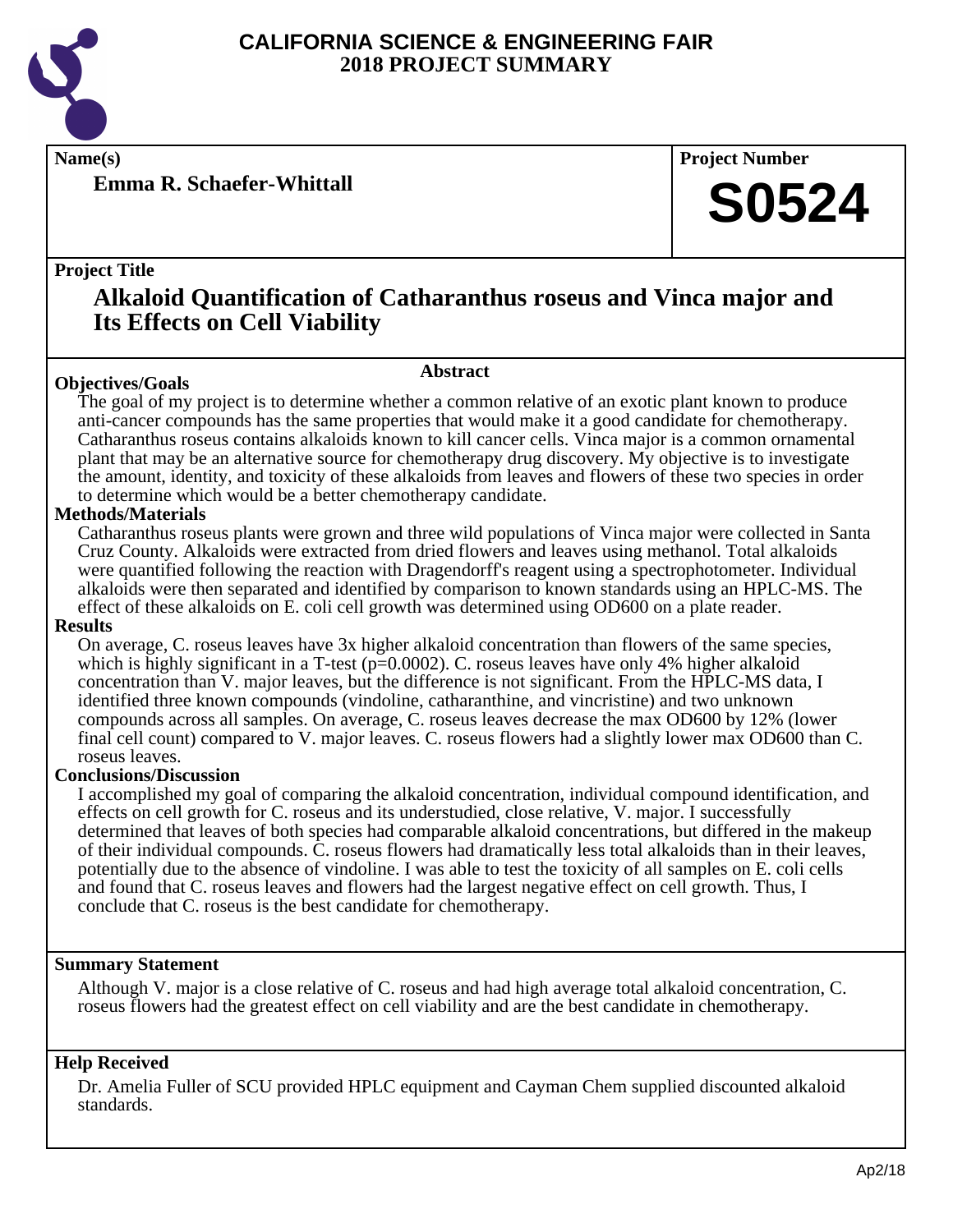

**Julia Situ**

**Name(s) Project Number**

## **S0525**

#### **Project Title**

### **Identification and Functional Characterization of Circular RNAs in Drosophila**

**Abstract**

#### **Objectives/Goals**

Recent studies have described the important roles of circular RNAs in human disease development, and the unique structure of circRNAs makes their development as diagnostic biomarkers and disease targets possible. The purpose of this project is to investigate the function of circRNAs in Drosophila antibacterial innate immunity as well as to determine whether the circRNAs play any tissue-specific roles in flies (in vivo). Gaining a deeper understanding of these relationships could further elucidate the importance of circRNAs in both Drosophila as well as mammalian systems.

#### **Methods/Materials**

Stable transfections of Drosophila cells were used to knockdown/overexpress specific circRNAs. A double-stranded RNA transfection to knockdown the IMD pathway protein Relish in stably transfected cells was used to determine whether the circRNAs are dependent on Relish or not. qPCR was used to measure Diptericin mRNA levels and confirm the overexpression/knockdown of circRNAs, as well as Relish knockdown. Furthermore, immunoblot was used to observe Relish cleavage in cells induced/not induced with PGN. Gal4 driver lines were also crossed with shRNA fly lines to observe circRNA functions in vivo.

#### **Results**

qPCR of stably transfected cells showed that select circRNAs led to decrease in Diptericin mRNA levels when knocked down and increase when overexpressed. Furthermore, dsRNA transfections showed great decrease in Diptericin mRNA in experimental groups when compared to control. Immunoblot revealed increased Relish cleavage in cells with circRNAs overexpressed, and decreased Relish cleavage in cells with circRNAs knocked down. In vivo, similar findings were observed for Diptericin mRNA levels. Furthermore, when certain circRNAs were knocked down in specific tissues (muscle, neuron, female fat body, etc.), phenotypic effects were observed, including lethality and impaired mobility.

#### **Conclusions/Discussion**

Select circRNAs positively regulate innate immunity in Drosophila, functioning upstream of Relish. Furthermore, they may be required for proper neuron and muscle function, and even for fly survival. This research may shed light on the underlying molecular mechanism of the human innate immune system as well as the function of circular RNAs in humans. The findings of this study also have implications towards neurodegenerative diseases, as the IMD pathway has been shown to be involved in neurodegeneration in Drosophila.

#### **Summary Statement**

My work has demonstrated that a few novel circular RNAs positively regulate the IMD innate immunity pathway in Drosophila upstream of the protein Relish and play tissue-specific roles in vivo in Drosophila.

#### **Help Received**

Dr. Rui Zhou for mentoring and training me in basic lab techniques, equipment handling and data analysis as well as in vivo fly work; Dr. Xiao-Peng Xiong for helping me with the use of GraphPad Prism; Mr. Ariel Haas for supporting and mentoring me.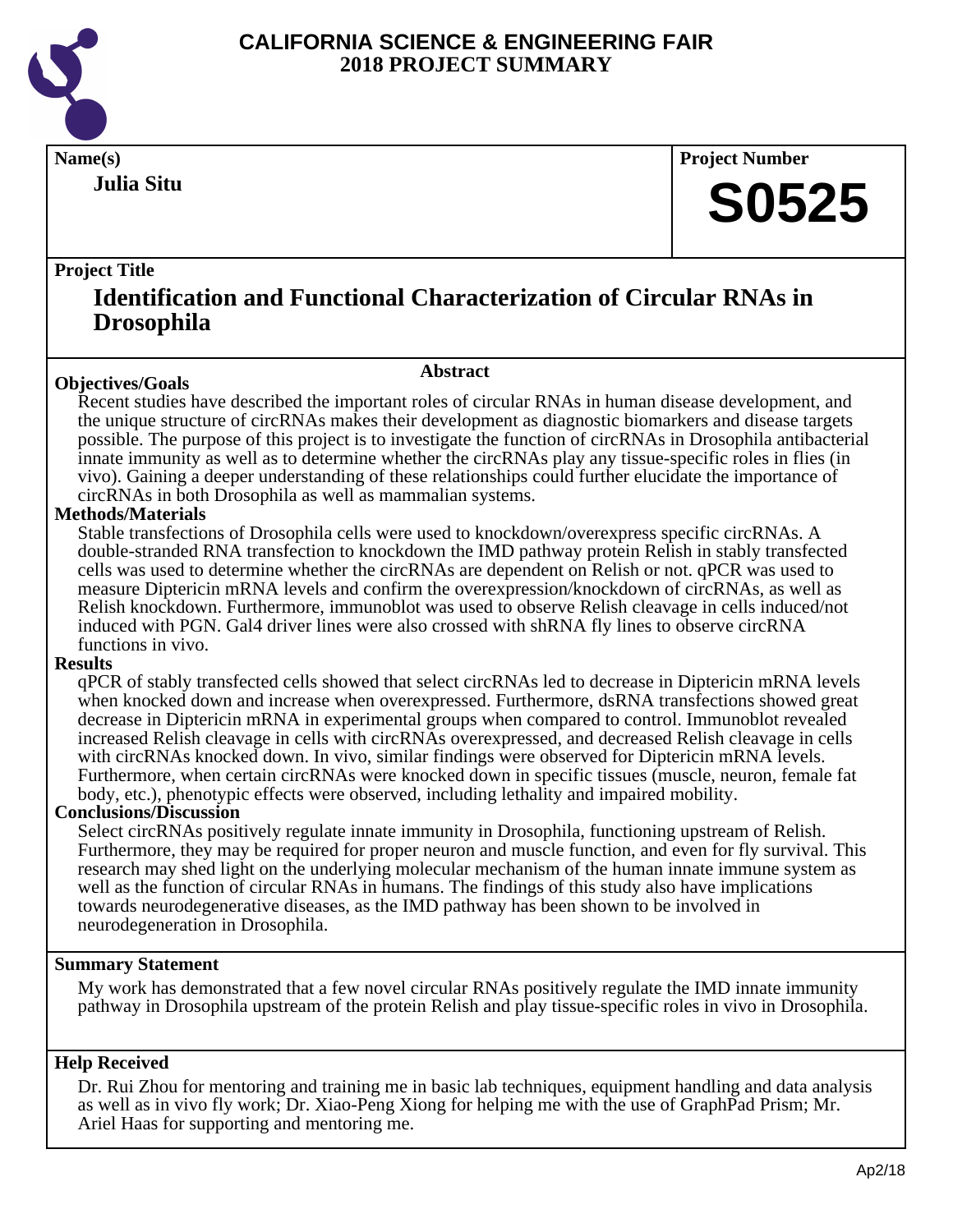

**Yukino Torrey**

**Name(s) Project Number**

## **S0526**

#### **Project Title**

### **The Effect of the Phytoestrogen Genistin Replacement Therapy on the Reproductive Rate of Fragile-X D. melanogaster**

**Abstract**

#### **Objectives/Goals**

In this experiment I am creating a more natural form of hormone estrogen replacement therapy (HRT) using phytoestrogen. I am going to use the phytoestrogen genistin from soy beans, since there have been various HRT studies done with the phytoestrogen red clover. I am hoping that finding a more natural hormone therapy can help girls with Turners Syndrome and other conditions with hormone deficiencies have another option than the synthetic pills and patches that they use today. Turners Syndrome is a genetic disorder that only occurs in females and causes their growth to be stunted and some women to develop slower and have hormone deficiencies (some women with Turner's Syndrome need to even have their ovaries removed), because they only have one X chromosome.

#### **Methods/Materials**

I used, Drosophila Melanogaster wild, Drosophila Melanogaster Fragile-X Mutant, yeast, media, Stereo microscope, Estradiol, and Genistin. I used 50 mg of estradiol and 1 mg of Genistion to make the 2.8\*10^-4 mg stock solution of both estradiol and Genistin I put into the 14 mL of Distilled water that I use to make food for both types of Drosophila Melanogaster.

#### **Results**

The increase in the Fragile-X Drosophila melanogaster rate in the presence of the Estradiol suggest that my model works, and the results for the Fragile-X exposed genistin were inconclusive, but I hope to continue this study.

#### **Conclusions/Discussion**

My data suggests that the estradiol increased the reproductive rate of the Fragile-X Drosophila melanogaster, so I know that my model works. The lesser impact on the wild type Drosophila melanogaster is expected, for when women with regular hormone levels use more hormone they are more at risk of cancer and the hormone has a adverse effect on their health. Furthermore, the data for the number of larvae for my Genistin cultures for both wild type and Fragile-X Drosophila melanogaster was inconclusive.

#### **Summary Statement**

I found that due to the positive response of the Fragile-X Drosophilamelanogaster to exposure to the estradiol, that my model works and that there needs to be more studies done on the effects of Genistin to understand its full impact.

#### **Help Received**

I received help from my Advanced Science Research teacher to make and handle the Estradiol and Genistin when first making my stock solutions, and in getting a better understanding of everything that contributes to the variability of D. melanogaster reproductive rate,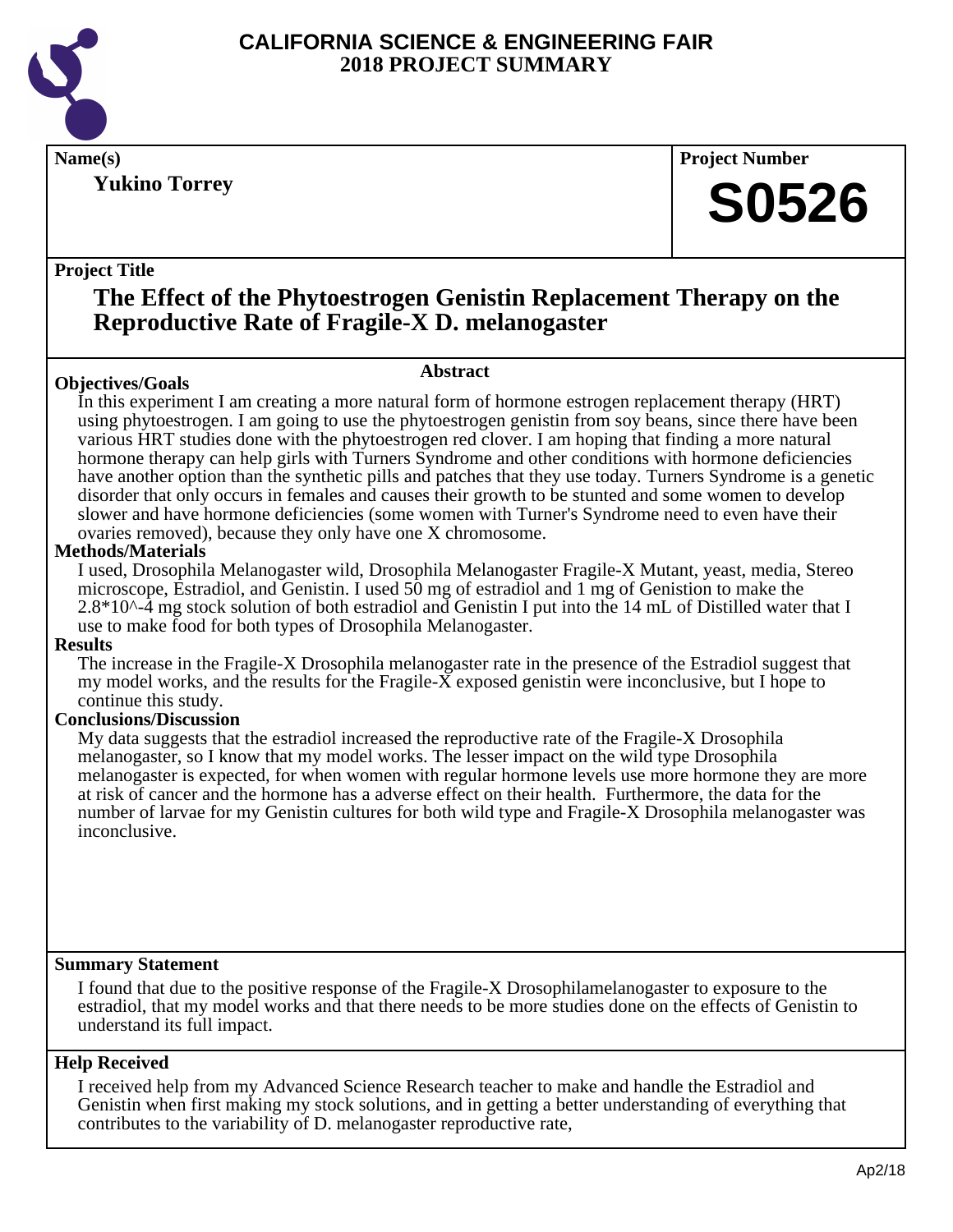

**Alexander B. Vu**

**Name(s) Project Number**

## **S0527**

#### **Project Title**

### **Cholesterol Control: The Effect of Bisphosphonates on Cellular LDL Uptake**

#### **Abstract**

**Objectives/Goals** The goal of this study was to determine the secondary effects of bisphosphonates, a class of drugs primarily used to treat osteoporosis or other bone-related diseases, on cellular LDL uptake. It was hypothesized that nitrogenous bisphosphonates (NBP) but not non-nitrogenous bisphosphonates (BP) would increase cellular LDL uptake by decreasing de novo cholesterol synthesis by inhibiting FDPS in the mevalonate pathway.

#### **Methods/Materials**

Hep-G2 cells (human hepatocellular carcinoma) were used as a model system for LDL uptake in this study, and etidronate and alendronate were selected as the BP and NBP, respectively. Cells were grown on 96-well plates for 48 hours and subsequently treated with 0 (control), 1, 10, or 100 uM etidronate or alendronate for 24 hours. Cells were incubated with 20 ug/mL Dylight 550-labeled human LDL in serum-free media for 4 hours, after which LDL uptake was measured at 540/570 nm in the microplate reader. LDL Receptor (LDLR) was tagged with a Dylight 488-conjugated antibody via indirect immunofluorescent straining and was measured at 485/535 nm in the microplate reader.

#### **Results**

Statistical analysis of the results was carried out using Student's t-test  $(n=11)$ . LDL uptake was significantly increased in wells treated with 10  $\mu$ M alendronate ( $p=0.016$ ), and 1 and 10  $\mu$ M etidronate (p=0.023, 0.049), and a similar pattern was observed in the LDLR data. Uptake did not increase as expected in either 100 uM etidronate or alendronate treatments, which was likely due to toxicity (a subsequent viability assay via propidium iodide staining revealed an order of magnitude decrease in viable cell counts at those concentrations).

#### **Conclusions/Discussion**

The increase in LDL uptake as a result of treatment with both BP and NBP points to either the existence of interactions between BP and the mevalonate pathway, or alternative mechanisms through which both impact cellular cholesterol production or LDL uptake. Further research should focus on elucidating the cellular mechanisms responsible for these changes. Additionally, these initial results suggest that for individuals requiring treatment for both osteoporosis and high LDL cholesterol, treatment with bisphosphonates alone (without statins) may be sufficient, and corroborate patient studies that have correlated bisphosphonate usage with a decrease in serum LDL concentration as measured in blood tests.

#### **Summary Statement**

I studied the effects of nitrogenous and non-nitrogenous bisphosphonates on LDL uptake in hepatic cells.

#### **Help Received**

My scientific research teacher, Mr. Vander Veen, reviewed my research plans and experimental design. All procedures were performed at the laboratory facilities available at my high school under his supervision. Materials were purchased by my high school.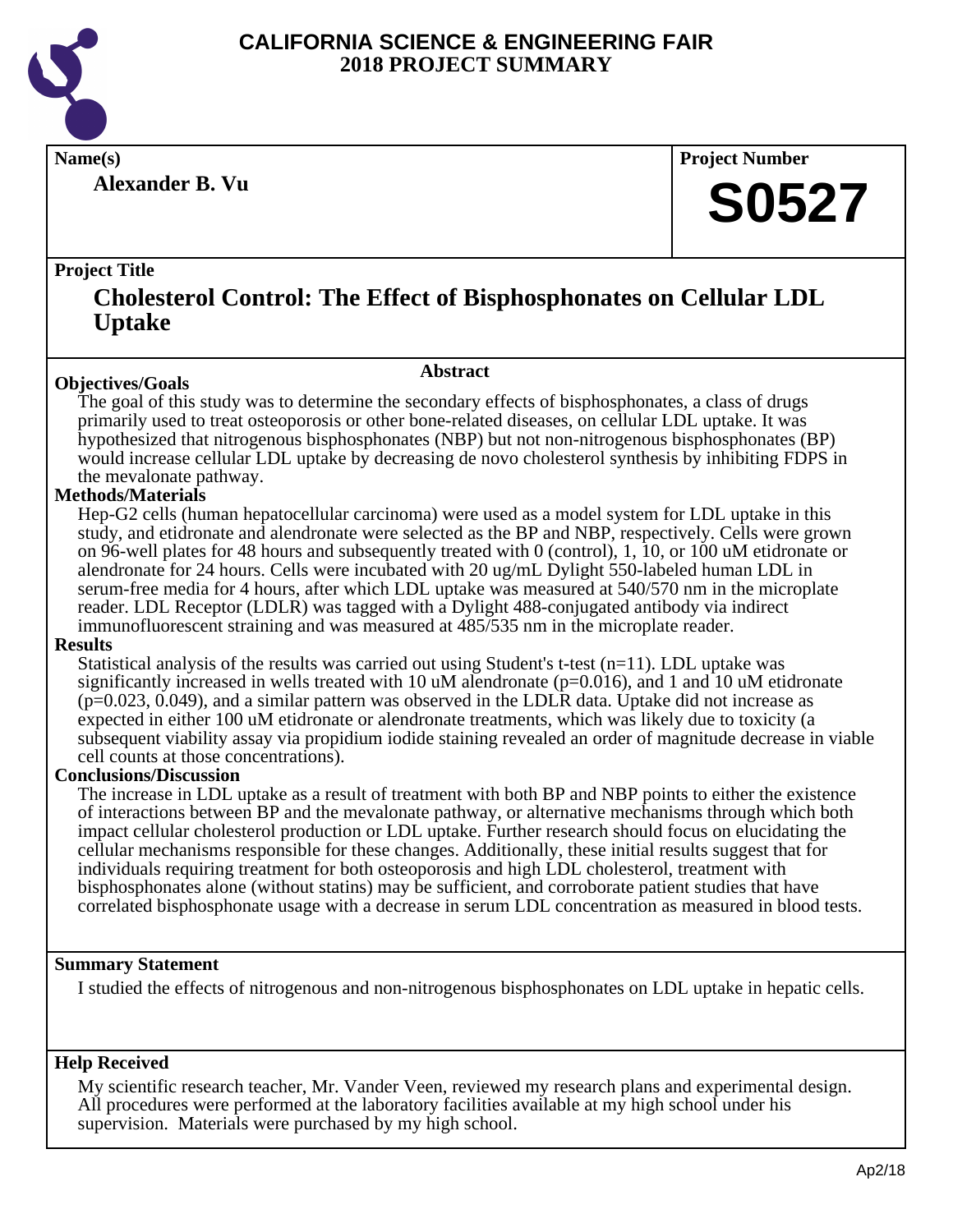

**Amy X. Zhong**

**Name(s) Project Number**

## **S0528**

#### **Project Title**

## **Plastics Destroying Your DNA: An Inquiry into the R-Loop Inducing Behaviors of Bisphenol A and Its Implications**

#### **Objectives/Goals**

**Abstract**

Bisphenol A (BPA) is a plastic monomer used in nearly every form of plastic packaging. BPA is known to be an estrogen disruptor and imitator, which has massive potential implications for our public health and safety. Estrogen can cause R-loops, a three-stranded nucleic acid structure composed of a single-stranded DNA and a DNA:RNA hybrid, which often causes DNA double-strand breaks (DSBs). I wanted to know whether BPA also poses similar threats to our genomes by causing R-loops in our DNA. Specifically, I wanted to investigate the effects of BPA on ER-positive breast cancer cells, particularly focusing on R-loop formation and cell viability to therapeutics.

#### **Methods/Materials**

Cells were treated with BPA and/or 4-hydroxytamoxifen, and cell survival was determined using XTT assays. Growth inhibitory properties were analyzed using GraphPad software to determine the EC50. Cell lysate was prepared from treated cells and run on SDS-polyacrylamide gel electrophoresis for western blot analysis. Nucleic acid from treated cells was spotted onto Nylon membrane using a slot blot apparatus and probed with antibodies. The treated cells were also fixed and probed with antibodies following immunostaining procedures.

#### **Results**

MCF7 cells treated with BPA have higher proliferation rates, exhibit a 4-10 fold increase in R-loop formation, elevated levels of DNA double-strand breaks, and high percentages of cells containing micronuclei. I also found that MCF7 cells are more resistant to 4-hydroxytamoxifen agents when cultured in BPA containing medium. The 4-hydroxytamoxifen treatment follows the typical Hormetic dose-response curve, where low doses of 4-hydroxy Tamoxifen promote MCF7 cell growth and at higher doses of 4-hydroxy Tamoxifen inhibit cell growth.

#### **Conclusions/Discussion**

My results show that BPA, in concentrations relevant to average consumers and plastics workers around the world, causes R-loop formation, DNA double-strand breaks, and checkpoint activation, and therefore, could be a mutagen. This is particularly important for those who would be more susceptible to these acute responses to BPA, such as children and the elderly. These results call for a more responsible use of plastics, not just for environmental reasons, but also for the potential health risks to our population. Constant DNA damage, especially from double-strand breaks caused by R-loops, is a crucial component in the development of cancer.

#### **Summary Statement**

My study analyzes and reveals the effects of Bisphenol A on the formation of R-loops and thus DNA damage, which leads to weakened genomic integrity and a higher risk of cancer.

#### **Help Received**

Used lab facility for my own individual project at UC Irvine under the supervision of Dr. Phang-Lang Chen.